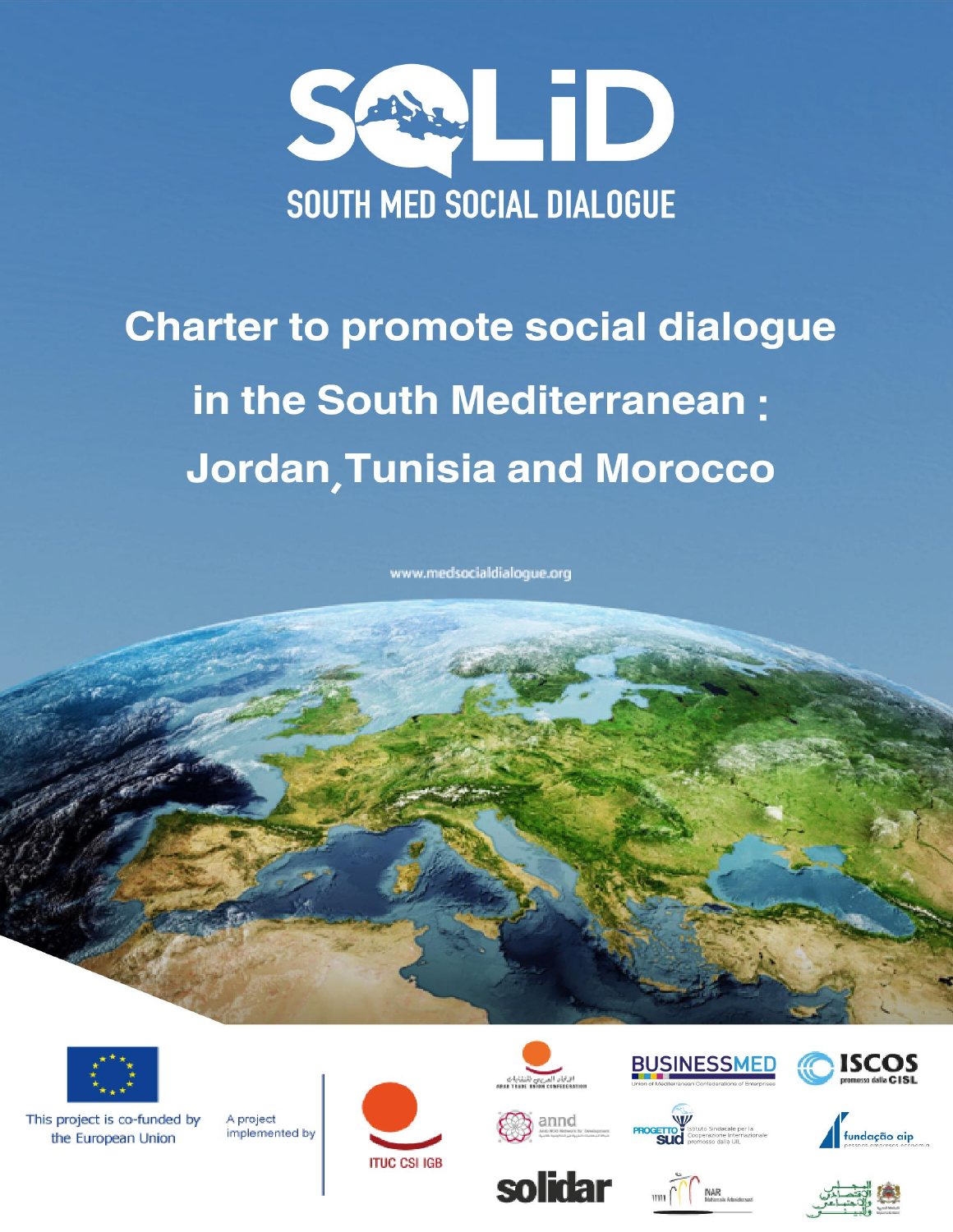Charter to promote social dialogue in the South Mediterranean: Jordan, Tunisia and Morocco

# SOLiD

South Med Social Dialogue

Charter to promote social dialogue in the South Mediterranean: Jordan, Tunisia and Morocco

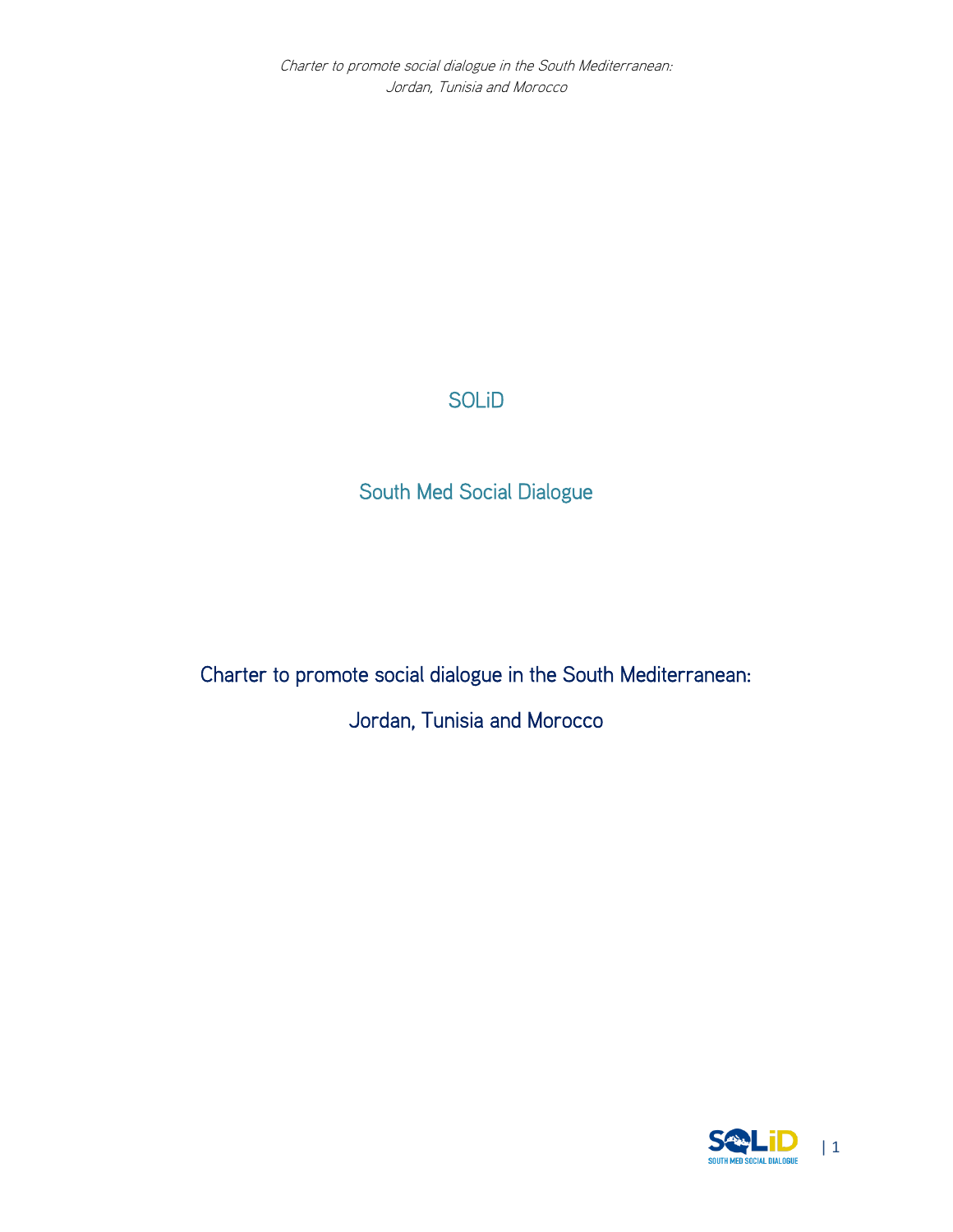### PREAMBLE

Paragraph 1: A consortium of 10 regional partners representative of Employers organizations Trade Unions, and Civil Society Organizations implemented the EU-funded project SOLiD dedicated to the promotion of social and civil dialogues in the Southern Mediterranean countries over a three- year period and through three interconnected phases to manage consultations, dialogues, seminars and conferences, and to provide new and unprecedented studies and researches in the Arab region, with a regular participation of employers, trade unions and civil society organizations in Jordan, Tunisia and Morocco in order to:

- **Formulate this charter, using a methodology based on the outputs and conclusions of the** first and second phases of the Solid Project, which identify the reality and its related issues, and define the general values and principles.
- Establish a framework of commitments and country a strategic programme for joint action, with substantive consensus and understanding among the participating social partners.
- **Build up initiatives to develop a new social and civil dialogues' system to meet challenges,** strengthen the democratic Country and citizenship rights, achieve a harmonious and solidarity-based economic growth, an inclusive sustainable development, social justice and decent work in accordance with the provisions of international charters, the Universal Declaration of Human Rights, the countries' pledges to civil, political, economic, social and cultural rights, the relevant ILO standards, constitutional provisions, legal sources, institutional experiences and practices related to social and civil dialogue in the three countries.

Paragraph 2: Within this framework and to actively contribute to the achievement of the aims of this Charter, we as employers' and workers' organizations and civil society:

- We recognize that the Arab region is experiencing major changes and upheavals where successive and contradictory events, objectives, interests and expectations took place at the political, economic, social and cognitive levels.
- We, countries, communities and individuals, and community mediators, all face challenges, constraints, aspirations, prospects, opportunities, responsibilities and duties in light of the ongoing international influences and interferences to recompose and rearrange the Arab region according to a New World Order that threatens and affects the cohesion of countries and peoples, the increase of racist practices and extremist trends, the lack of safety and security, the weak democratic practice and the general liability of Countries.

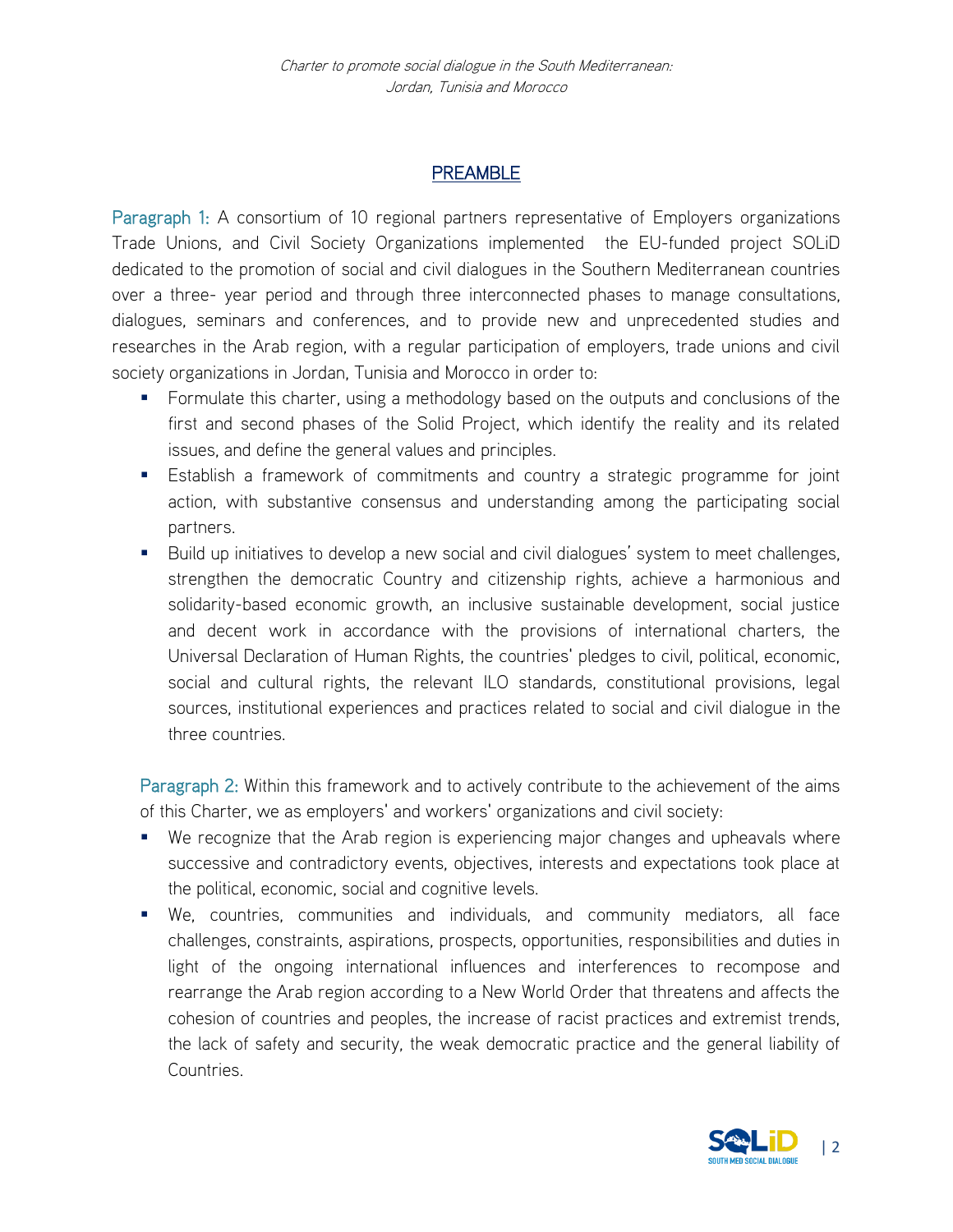- We feel the strong confusion in the roles of social organizations and mediators, the spread of economic crises, the increase of public debt, the collapse of various sectors, the faltering or the interruption of their activities, the expansion of the informal economy and labour.
- We are aware of the extent of the obvious imbalances in the principles of social justice and labour rights, the absence of strategic economic choices and their relevance to the outputs of education and vocational training and the needs of the labour market, and the weak basics to maintain and sustain social and health protection systems.
- We express our concern at the unequal opportunities, especially among youth and women, and the prevalence of gender selection and discrimination, the spread of genderbased violence and sexual harassment against women, girls and children in society, the family, and at work places and schools.
- We observe the collapse of patriotic values, and the hopes of full citizenship.
- We recognize the negative impacts of climate and environmental changes.
- We know that the growing manifestations of extremism, terrorism and zones of crises, the enormous expenditures to arm conflicts, the increasing causes of migration, forced displacement, exodus and mass human displacement are but complex and direct results of a variety of deep-rooted reasons, all of which date back to the last five decades of the last century but which negative results had accelerated during these last two decades of the present century.

Paragraph 3: This reality brings us all together: Countries, communities, individuals, employers' and workers' organizations and civil society with common responsibilities to:

- Make an objective assessment of the current situation, highlight its limitations, weaknesses and threats, seize its strengths, cling to the opportunities for joint action among all parties and partners, rely upon initiatives, best practices and experiences of dialogue, consultation and collective bargaining.
- **Build up an alternative development model based on global peace, fair and balanced** international cooperation between North and South, and conclude cooperation and free trade agreements on the basis of mutual interests
- Build up a culture of tolerance and solidarity among peoples, reject violence, terrorism, racism and colonialism, and consider the Mediterranean basin as a space of peace, cooperation and dialogue based on good neighbourhood and coexistence between races and religions.
- Rely upon political actions and economic, commercial and social exchanges between Arab countries and upon collective and joint action to promote the genuine representative and participatory democracy.
- Strengthen and establish foundations of the rule of law, public and individual freedoms, including the rights of association and expression, the right to manage public affairs with

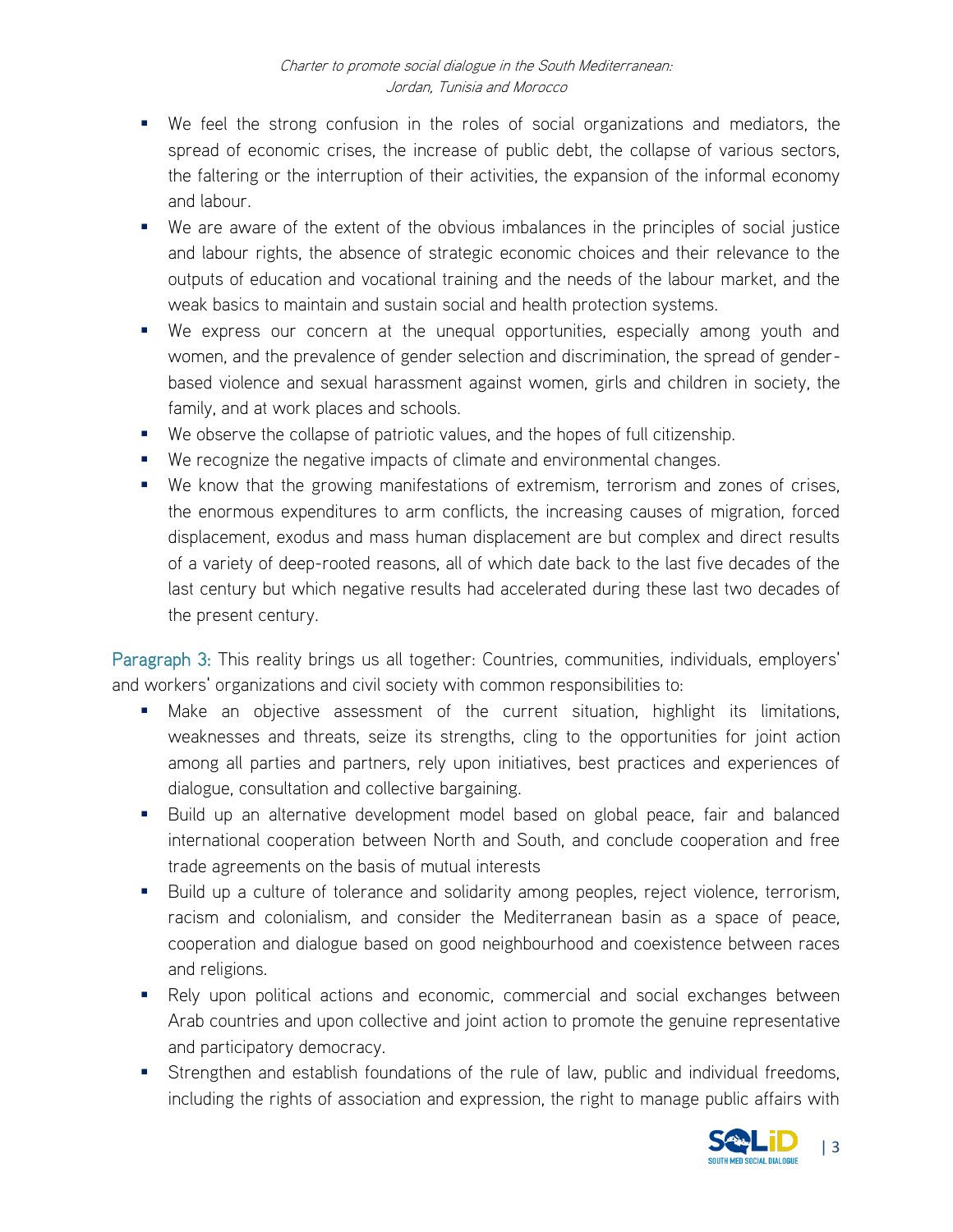efficiency, competence and quality and anchor the rules of transparency and accountability.

- Stimulate growth and economic development, encourage public and private investment in all fields, and ensure fair trade freedom and property rights, produce knowledge to enter and participate in the Fourth Industrial Revolution, promote green economy, and work to protect the environment.
- Adopt and implement the principles of social justice, invest in sustainable and inclusive human development, promote fair and equitable distribution of wealth, public services and resources, equal opportunities, equality, equity and decent work for all.
- Achieve the right to peace, social stability and security, decent life and a common life within the context of social dialogue and civic consultations on the various and available alternatives and options.

As trade unions, employers' professional organizations and civil society organizations in the three countries, and in light of our joint responsibilities, and in order to contribute to the implementation of these tasks, we inform the international, Arab and national public opinions of the adoption of this Charter to promote social and civil dialogues, enshrining our principled vision, joint pledges and the pillars of our Strategic Action Plan.

### THE CHARTER'S GENERAL PRINCIPLES

Paragraph 4: We believe in the importance of social and civil dialogues to enhance the role of the Country in its relationship with the community, in a democratic environment, political stability, and a collective contribution of the parties to the development of national models to promote strategic economic and social sectors with an added value. The Country has to foster a strong, competitive and productive economic growth, sustainable development, social and environmental justice and decent work for all.

Paragraph 5: We are convinced of the role of the economic enterprise as a lever for development, a fundamental core to generate wealth, enhance growth and employment, social and societal liability. It has to strive to establish an appropriate, fair, attractive and export-oriented investment climate managed by the rules of quality, productivity, decent work, innovation and knowledge.

Paragraph 6: Paragraph 6: Taking into account the system of the UN international conventions, covenants and charters, and in particular:

- **The Universal Declaration of Human Rights (General Assembly 1948).**
- The provisions of the International Covenant on Civil, Political, Economic, Social and Cultural Rights (General Assembly, December 1966).
- **The Universal Declaration of Social Progress and Development (1969).**

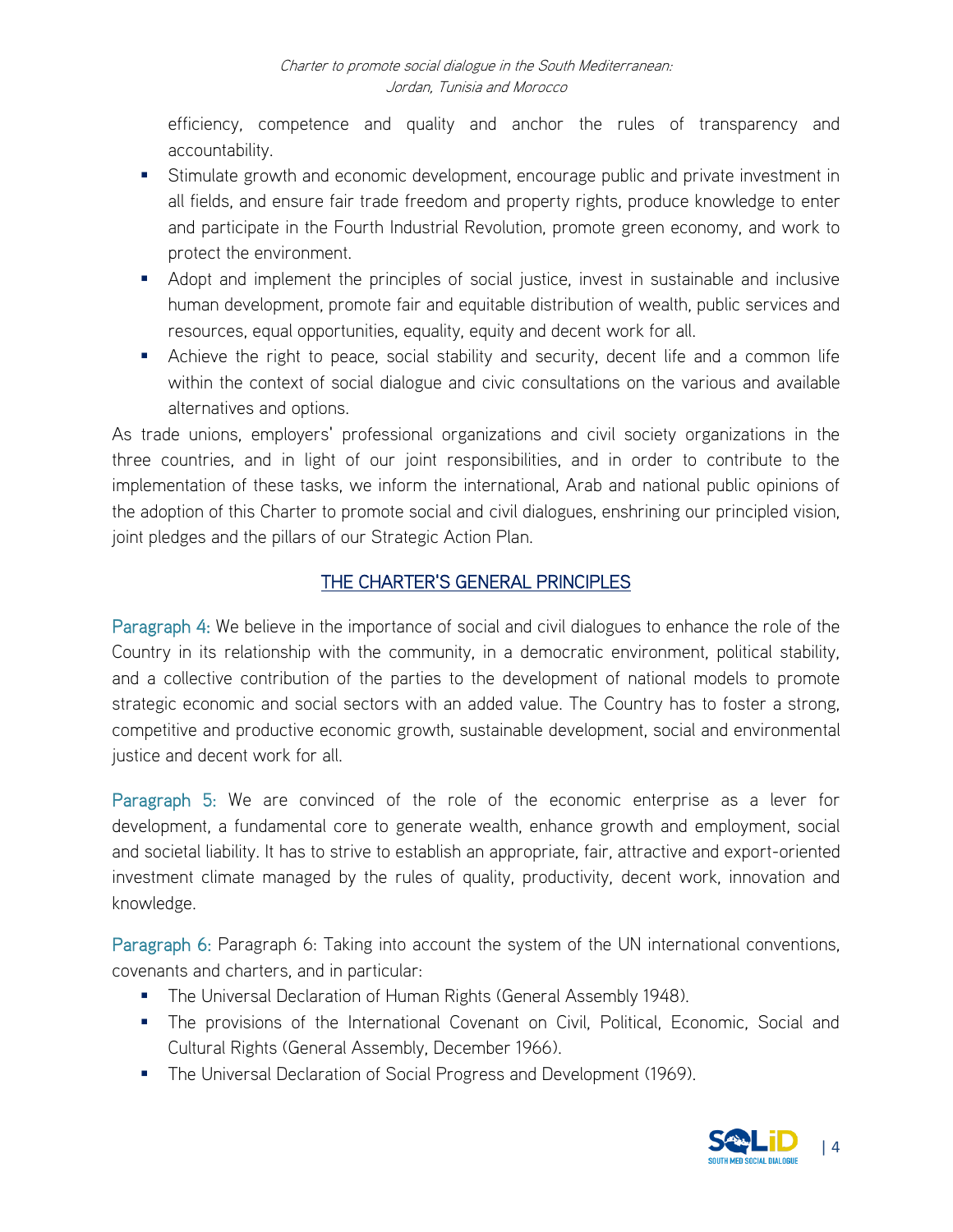- The UN General Assembly's endorsement of paragraph 5 of the ILO Declaration on "Social Justice for a Fair Globalization" adopted on 19 December 2008 by resolution No. 199-63.
- **The Resolution of the International Commission on Human Rights on the follow-up to the** International Covenant on Economic, Social and Cultural Rights (in particular its article 7) in its general comment on the importance of social dialogue No. 23/2016 of 27 April 2016.
- The Convention on the Elimination of All Forms of Discrimination against Women, in particular article 11 (1981).
- **The United Nations General Assembly Resolution No. 10/62 of 26 November 2007 on the** International Day of Social Justice, which falls on 20 February of each year, taking into account the related obligations of Countries.
- **The United Nations International Convention on the rights of persons with Disabilities.**

Paragraph 7: Recognizing the importance of the Political Declaration of the United Nations' General Assembly in 2015 on the Plan and Objectives for Sustainable Development (2030), which includes 17 goals, as a Global Agenda for all Countries and international and regional organizations, in particular:

- Goal 8 and its various objectives, relating to sustainable economic growth and decent work.
- Goal 5 on gender equality and the empowerment of all women and girls.
- Goals 16 and 17 on governance and partnership, as critical factors for the economic development and full and productive employment of all women and men.

Paragraph 8: In order to implement the criteria contained in:

- **The Constitution of the International Labour Organisation, in its founding Charter of 1919,** stating that "comprehensive and lasting peace can only be achieved if it is built on the basis of social justice".
- **•** Declaration of the Philadelphia Conference in 1944 "to improve the working conditions for women and men".
- **ILO's Conventions, recommendations and decisions relating to social dialogue. In** particular Convention No. 98 on the Application of the Principles of the Right to Organize and Collective Bargaining, the ILO Declaration on Fundamental Principles and Rights at Work (International Labour Conference, 86-1998) and the resolutions adopted at the 90th session of 2002 on social dialogue and tripartite consultation, the Declaration on Social Justice for a Fair Globalization (International Labour Conference - 97- 2008), the resolution of the World Charter for Authorized Employment at the 98th session of 2009, the recommendation in the FAO Report 2015 on "Equitable transition to environmentally sustainable economies" to provide mechanisms where "social dialogue is an integral part

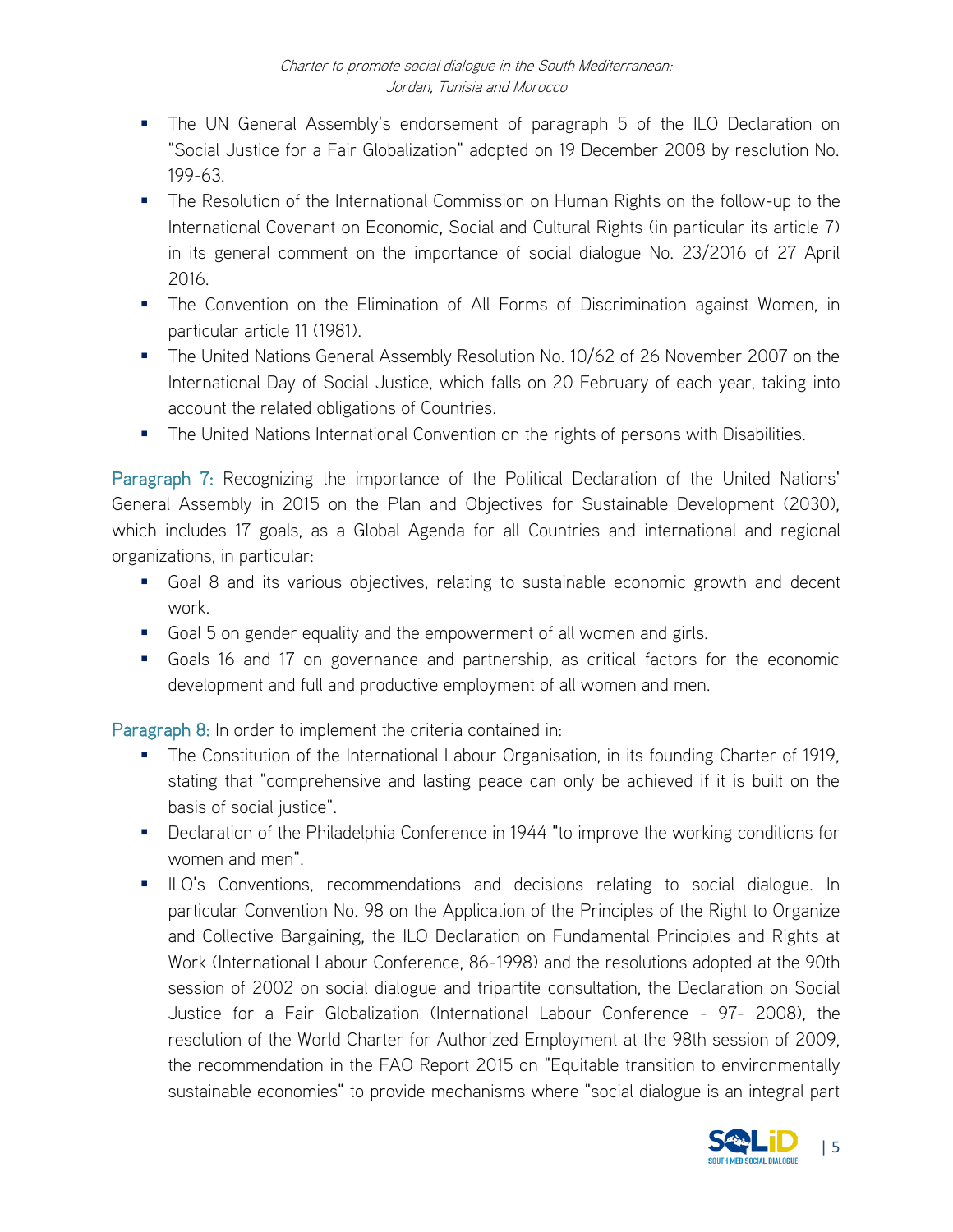of the institutional framework of public policy at all levels" which will include structured policy issues, among others macro-economic programmes and growth, Industrial and sectoral policies, contracting policies, competency development, occupational and health and safety, social protection, active labour market management policies and labour rights ... ". In addition to the future working platforms of the 2015 Conference, to be adopted in the centennial anniversary of the founding of the International Labour Organisation in 2019.

In addition to the set of Arab Labour Organisation conventions, in particular the Arab Convention No. 3 on Social Protection and No. 1 on Levels of Labour.

Paragraph 9: Based on the constitutional and legal provisions of the three countries, which provide the institutional framework to strengthen the separation between the executive, legislative and judicial branches and support the transition to a new system of institutionalisation of social dialogue and collective bargaining, civic and community dialogue and the consultative function, with a proactive and forward-looking vision of the rights and duties of economic, social and civil development

Paragraph 10: Relying, on the one hand, upon the legislative and legal references, to regulate work, labour relations, labour and employment, and on the other hand, upon the representative legitimacy of trade union organisations and employers' professional organisations in defending and promoting the economic and social rights and interests of the groups they represent, upon the legitimacy to organise and represent civil society organisations to defend the interests of social, civil and community groups, and thirdly upon the responsibility of the public authorities to contribute directly to guarantee and promote the rights of social and civil dialogues and the full respect for individual and collective trade union and civil liberties based upon the initiatives, experiences and best practices when concluding social contracts or conventions as a result of an organised social dialogue.

Based upon these general principles enshrined in this Charter, and based upon the importance of promoting peaceful transformation processes and community, social and economic stability of the Countries of the region, we, as professional employers' organisations, trade unions and civil society organisations, pledge through our collective will to pave the way for the promotion of bipartite and tripartite social dialogues and collective bargaining and the development of networking and civil partnership relations ...

Accordingly:

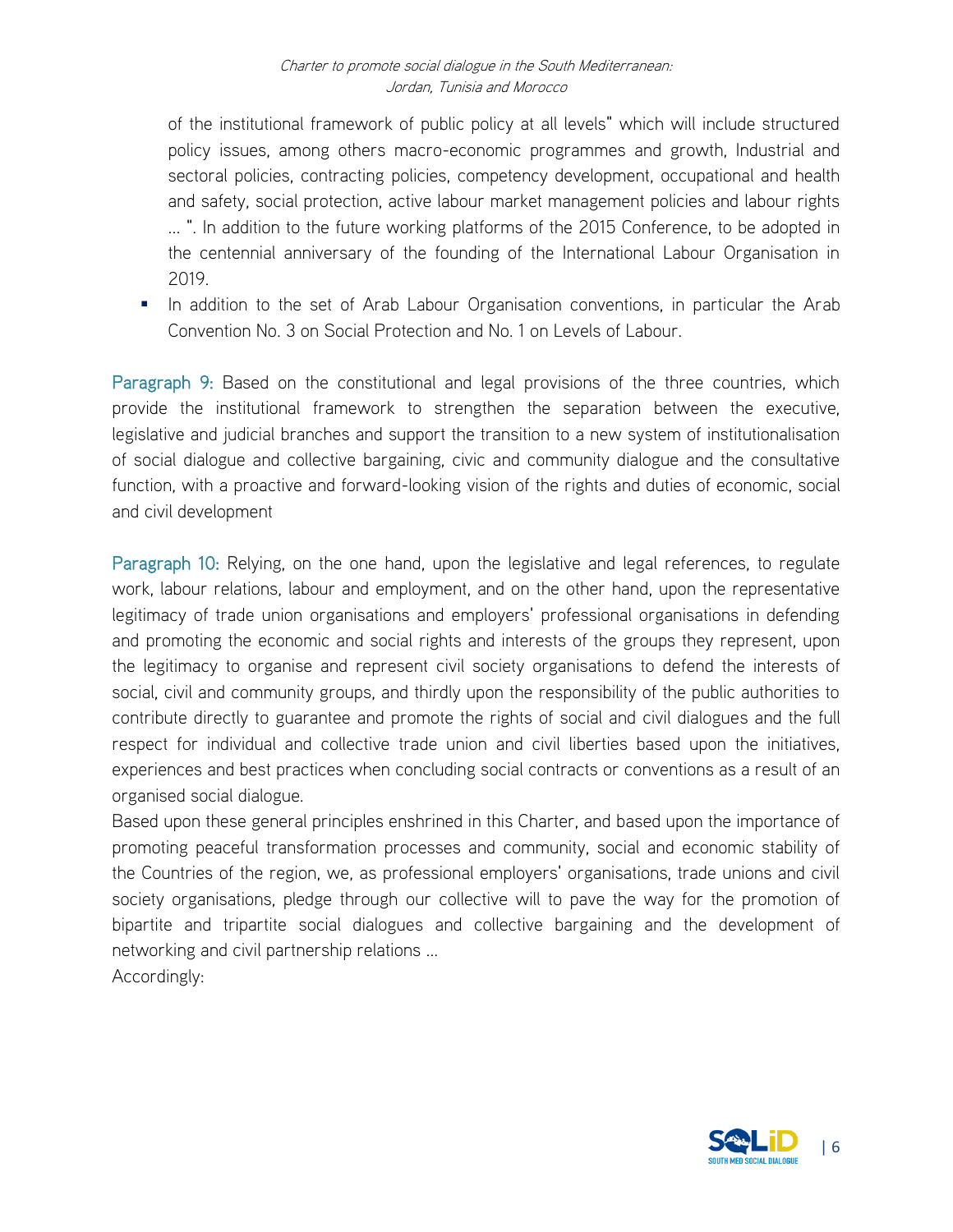### THE CHARTER'S GENERAL COMMITMENTS

### Paragraph 11:

- We shall abide by the legislations, laws, standards and fundamental labour and workers' rights, and the rights of all social groups including women, youth, children and people with disabilities and migrant workers, we shall respect, promote and apply the principles of freedom of association, the effective application of the rights of consultation, social dialogue, collective bargaining and the development of civil dialogue.
- We shall cooperate to improve the competitiveness of the economy on the basis of decent work rules and human rights standards, to increase the profitability of enterprises, improve productivity and support the access of national industrial, service, agricultural and handicraft products to domestic and foreign markets.
- As employers' organisations, trade unions and civil society, we shall work to affirm the right of expression and opinion, the right to organizational independence, representative legitimacy and to promote governance, as well as the development of tripartite and bilateral negotiation and contractual capacities in a free and positive way in order to interact with compromise solutions resulting from common and equitable interests.

### Paragraph 12:

- We shall work jointly to respect and improve the effectiveness of the implementation of ILO Conventions ratified by our respective Countries, and consultation among social partners on reservations on unapproved fundamental Labour Conventions relating to social dialogue.
- We contribute to the harmonisation and conformity of national constitutions and labour legislations with international labour standards, and the respect for the legislative hierarchy in the elaboration of contracts and the design of agreements between social partners.
- We shall consider the initiatives and proposals submitted by any social party to develop or modify national labour relations as the subject of tripartite and bilateral social dialogue, in accordance with the provisions of the International Convention (No. 144).

Paragraph 13: We highlight the strategic importance of positive and constructive interaction between us as social partners, active forces and effective and influential mediators in society. We rely upon the interaction of our roles, tasks and responsibilities, within our fields of competence as defined by legislation ... We as employers' and workers' organizations and civil society actors are determined to comply with:

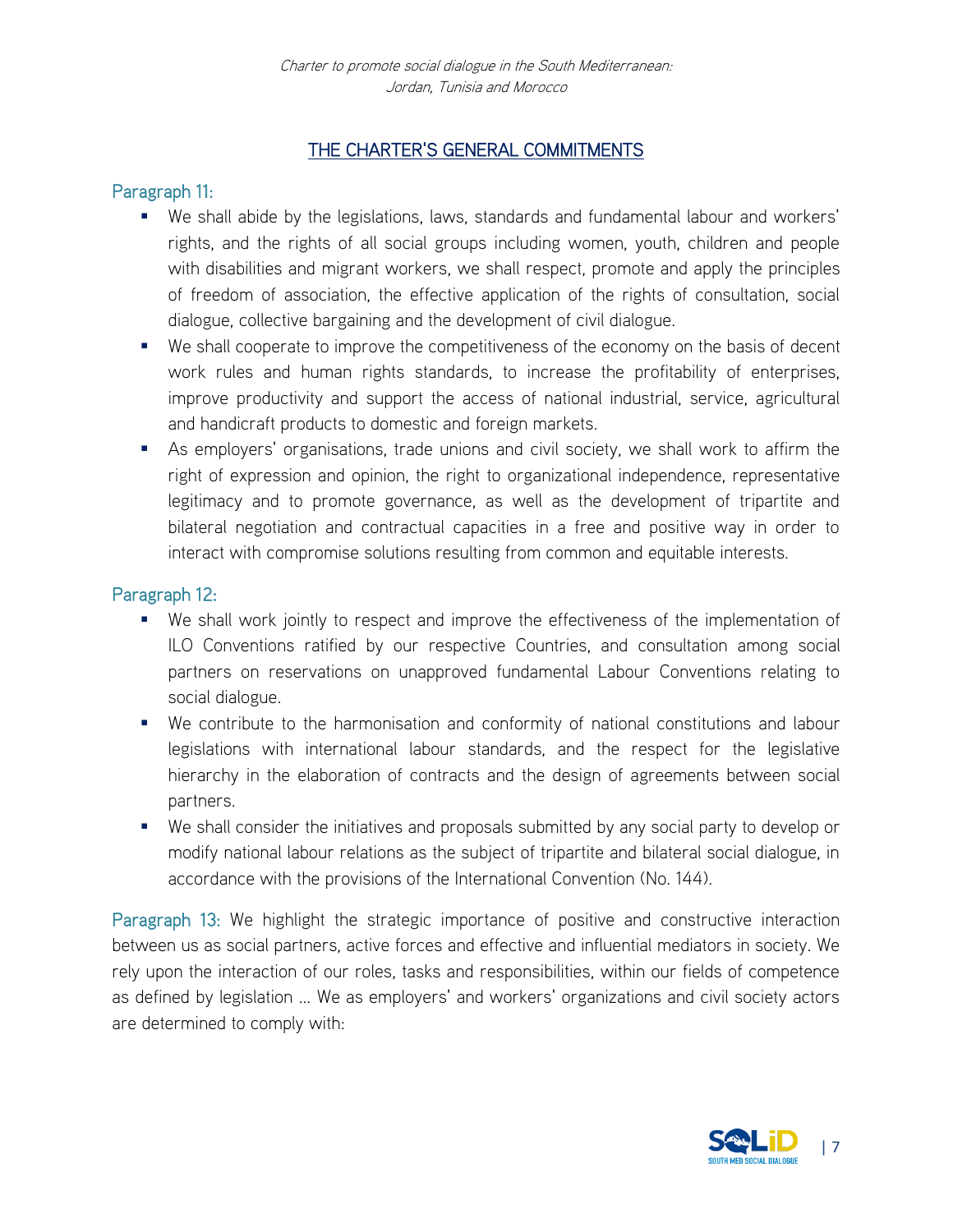### Paragraph 13.1:

- **The principles and institutionalization of the tripartite social dialogue and the principles of** the bilateral nature of collective bargaining in public and private sectors, institutions and companies in accordance with the provisions of the relevant international conventions and the provisions of national constitutions and laws based upon organisational freedom, representative legitimacy, effective independence, and the contractual capacity related to areas of labour and labour relations in their economic and social dimension.
- The principles and values of the promotion of social and civil dialogues, the building up of networks and cooperation relations and the design of joint action plans as employers' organizations, trade unions and civil society institutions. These action plans shall be based upon common issues and topics, public development and citizenship policies, the consolidation of the complementarity and the networking of tripartite and bilateral social dialogue as well as the objectives of social and civil dialogues at the national and local levels.

Paragraph 13.2: Implement and highlight good practices of social dialogue and best practices of civil dialogue in the development of public policies, strategies and general programmes. To launch consultations on all national and international economic and social constraints and challenges, within the framework of the complementary consensus in order to:

- Expand government policy choices in an effective, productive, influential and positive way, and improve governance mechanisms.
- Develop all indicators of economic growth indicators and fair social development, productivity and quality indicators, the competitiveness and economic transparency of the enterprise.
- Build up trust relationships between partners when designing development plans.
- Establish common respect for the foundations of decent work and the provisions of collective agreements.
- Promote a sense of belonging and enjoy full citizenship.
- Good crisis management at the national, sectoral and enterprise levels to help them overcome economic difficulties.

Paragraph 13.3: Promote dialogue between elected local authorities, social partners and local civil society actors, in accordance with national legislation, as a process to set up a complementary system between the central and the decentralized levels. Thus, such a dialogue shall value participatory democracy and local governance, and can raise issues, priorities and needs close to local specificities, in order to build up mechanisms and programmes of economic and social development and local and sectoral justice.

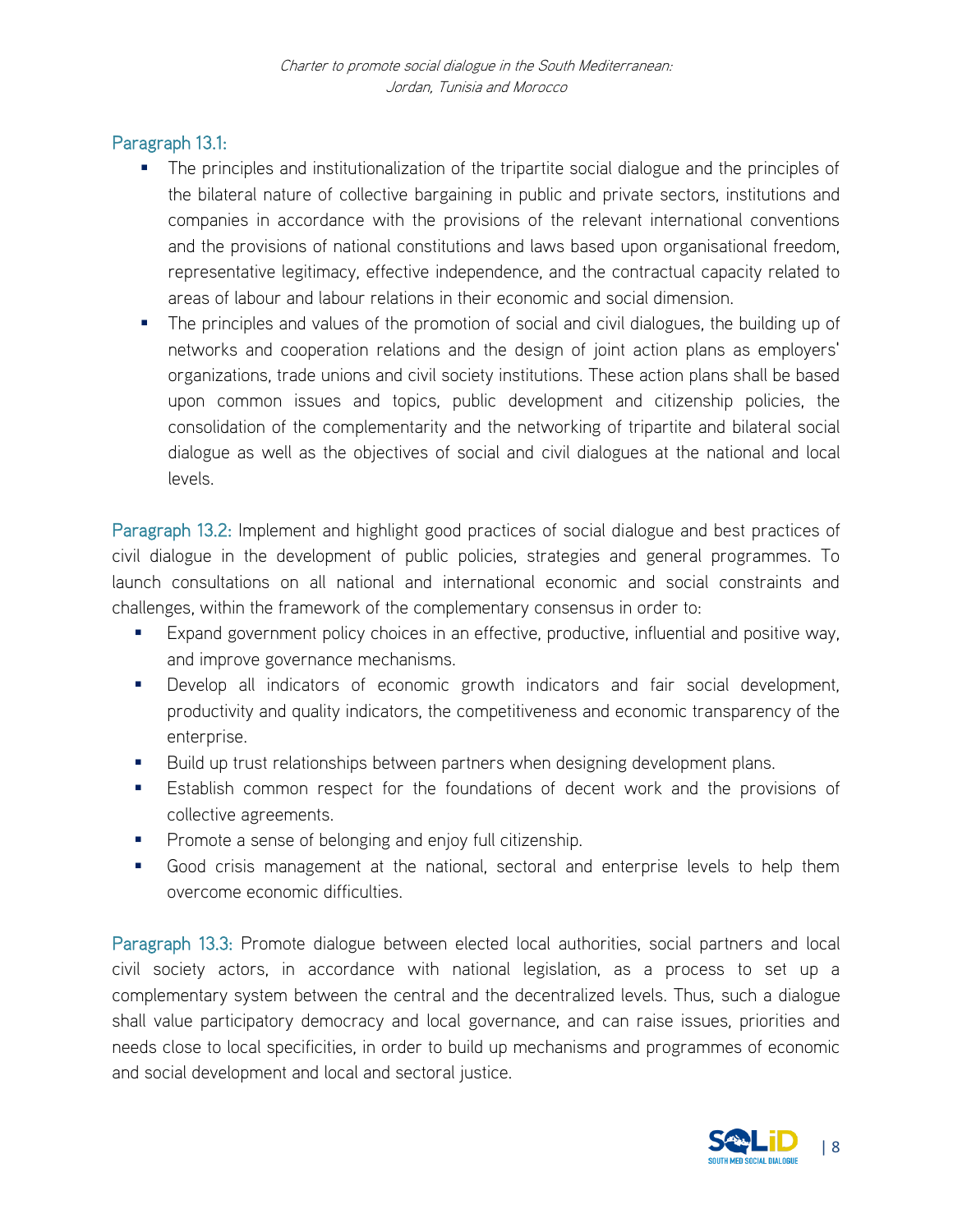Paragraph 13.4: Enhance the role of the Country as an operator for the promotion of social dialogue with civil servants' and contractual agents' trade unions to promote sectors and institutions locally and nationally which shall generate the best models for bargaining and collective agreements to comply with the basic standards of decent work in accordance with the provisions of ILO Convention No. 151.

Paragraph 14: We appreciate the constitutional importance of the consultative function vested in the national economic, social, environmental and similar institutions at the national level. We support their role in developing and refining their advisory opinions. We measure the influence, the use and the implementation of the reports issued by National Consultative Councils in designing, modifying and improving the quality and effectiveness of public policies and programmes. The Country shall formulate its political decisions and its administrative and sectoral mechanisms, and implement cooperation and coordination initiatives between economic, social and environmental councils. and develop their consultative functions from the national level to the regional level, i.e. the Arab and international ones.

Paragraph 15: Develop consultation, cooperation and joint actions among all partners to better understand the complexities and changes in the labour market, the challenges of economic and social competition. Technological and technological transformations, and the new productive systems associated with the Fourth Industrial Revolution. We shall assess their outcomes and provide alternatives to their challenges and risks. We shall, collectively, in cooperation with civil society actors, institutes, universities and experts, find out their strengths and opportunities within the framework of a sound and balanced relationship between growth and economic development, and the fields of social and environmental justice, and human and labour rights.

Paragraph 16: We acknowledge the strategic importance of the gender approach based on equality and parity, at the vertical, horizontal and sectoral levels. We shall Facilitate the access and the involvement of young people and women into micro, small and medium-sized enterprises, companies and facilities, and assume national and sectoral leadership responsibilities in national employers' organizations. We shall promote the right of women, young men and girls to affiliate in unions to assume national, sectoral and local responsibilities in trade union organizations. Binding mechanisms based on gender-sensitive indicators and youth-specific indicators should be deigned at hierarchical and organizational levels.

Paragraph 17: We believe in the importance of collecting, producing and disseminating regular information and statistics on the labour market, while developing the new generation of ILO guidelines on indicators of measurement and objective evaluation of social dialogue, economic development and growth, social justice, workers rights, gender and persons with disabilities, the right to access, exchange and evaluate them as public information, in cooperation with

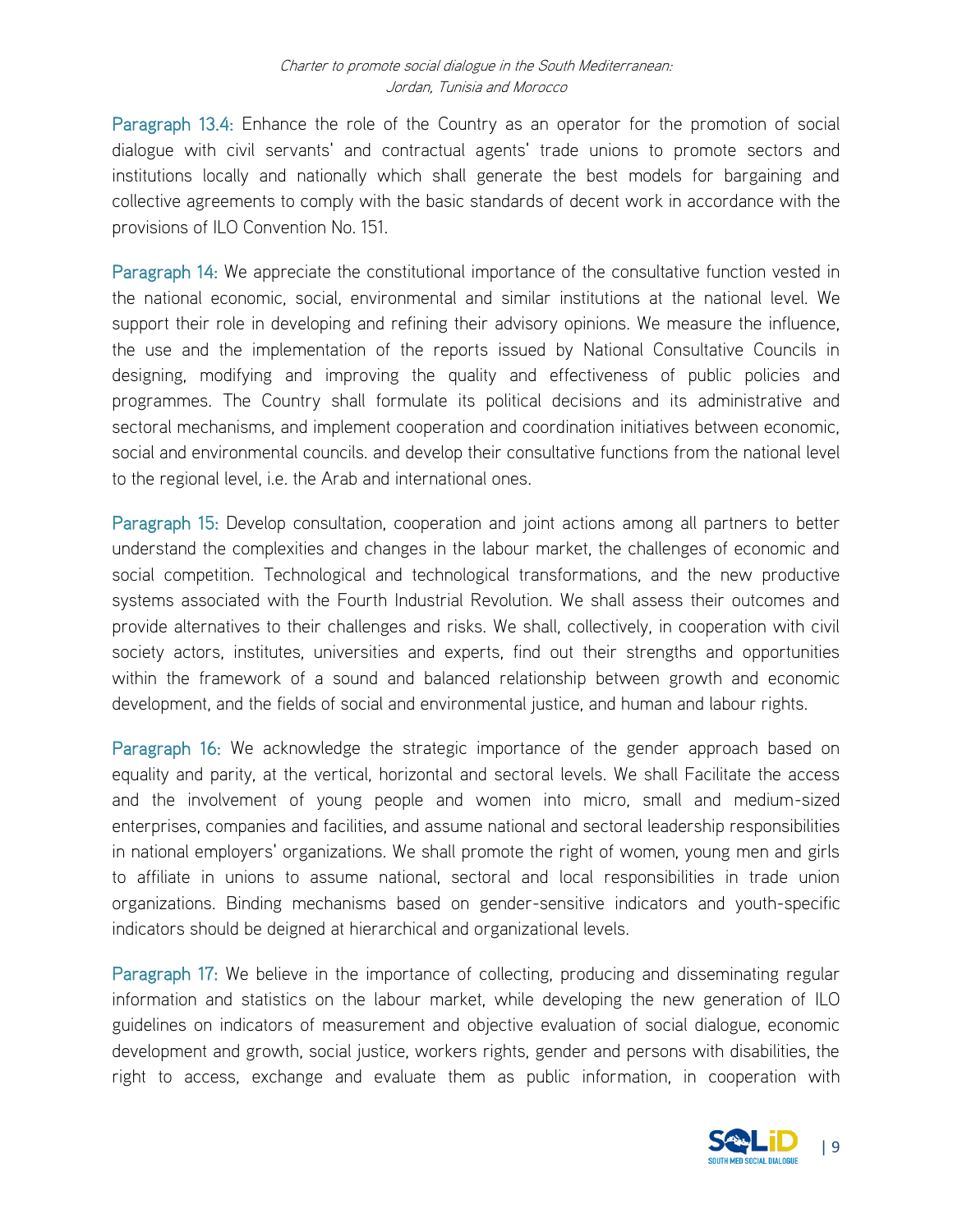specialized public institutions and facilities in accordance with the provisions of International Convention No. 160 on Labour Statistics 1985.

Paragraph18: We recognize the legislative, institutional and field importance of the functions and powers of labour inspectors and the need to expand their functions to include the powers of support, monitoring and mediation. We need to encourage the parties to engage in bilateral negotiations and help build up solutions and consensual and joint outcomes in accordance with ILO Standards No. 81, Convention No. 129 and Recommendation 92, and the provisions of national legislation. We also recognize the need to reformulate legal and institutional regimes of labour inspectors and ensure their neutrality and independence from trade unions and employers' organisations.

It is also necessary to develop or establish specialized institutes to train new generations of labour inspectors and design new training curricula, linked to the structural transformations of the world of labour, economic and social globalization and the fourth Industrial Revolution.

Paragraph 19: We renew our commitment to respect the rule of law and apply it to all citizens without any exception within the framework of the independence of the judiciary from the executive and legislative branches. There is a need to strengthen the independence of the judiciary and protect it from any pressures or threats, enhance their professional competence in labour standards and international conventions, as well as the legislation that regulate labour relations, and establish a judicial specialization in labour relations.

As part of these joint commitments and in-depth discussions on many various and structured issues of the political, economic and social context, employers' organizations, trade unions and civil society organizations signatories of this Charter shall be committed to translate and implement them into strategic action plans, at the short, medium and long terms nationally and between the countries of the southern Mediterranean.

The key issues shall include the following:

### THE CHARTER'S GENERAL PROGRAMME

### First: The structure of economic, trade and social policies Paragraph 20:

- Evaluate the existing economic and trade model and identify its strengths and weaknesses as well as the threats of its limitations and the opportunities provided to develop a new model suitable for economic development and growth and social justice, within the framework of the Sustainable Development Plan 2030 whose objectives overlap objectively with the practical objectives of the role of Countries, employers' organizations, trade unions and civil society institutions.
- **Build up a competitive economy based on knowledge and innovation.**

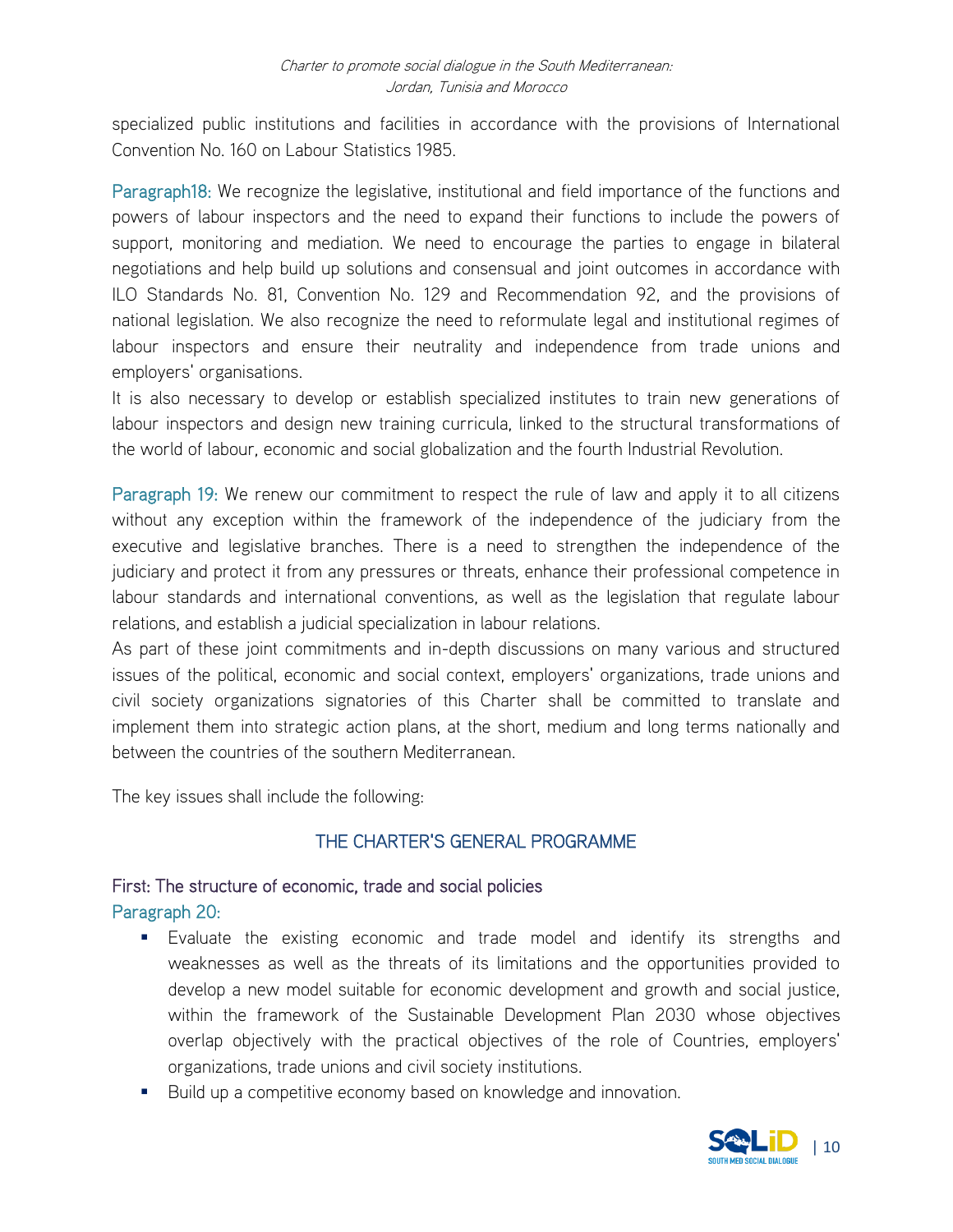- **Strengthen scientific research and settle competencies to cope with technological** progress.
- **Ensure knowledge eve and the involvement in the new economy.**
- **Improve the business and labour environment according to Doing Business' international** classification to secure a conducive investment and labour conditions.
- Develop practical programmes to increase the multi-component productivity of enterprises and the economy in order to provide the appropriate conditions to improve the income of workers and the resources of enterprises.
- Support public-private partnership in accordance with the right to public service approach.
- Achieve a high value added integration, which ensures a high employment content and a greater fairness among groups and regions and promote the social and solidarity economy as a third sector.
- Conclude fair Free trade agreements based on human rights and environmental standards that protect the interests of various productive sectors (industry, agriculture and services) and trade. Governments and social partners are invited to hold intensive consultations with various sectors and partners before adopting any policies and / or agreements relating to trade relations with other countries.
- **Encourage governments and employers to increase inter-trade exchanges, as they have** positive effects on various economic sectors and on workers. Priority should be given to trade between the countries to the Arab Free Trade Agreement and strengthen coordination between the countries of the region and other developing countries to adopt unified positions on the issues under discussion within the framework of the negotiations and the rounds of the World Trade Organization (WTO).
- **Encourage solidarity economy as the best instrument to prevent informal economy, with** the recommendation to develop a Euro-Mediterranean reference document for the social economy in the form of a code or a charter.

### Second: Freedom of trade union organisation and the institutionalisation of social dialogue and collective bargaining.

Paragraph 21:

- **Develop the freedom of employers and workers, the rights of expression, representation** and organization, and establish and join their organizations freely and without any restriction.
- **Provide employers and workers with the necessary tools to identify, defend and negotiate** their interests with other relevant parties at the national level in public and private enterprises, companies and sectors, in accordance with the provisions of the ILO Declaration on Fundamental Principles and Rights at Work. (International Labour Conference, 86-1998).

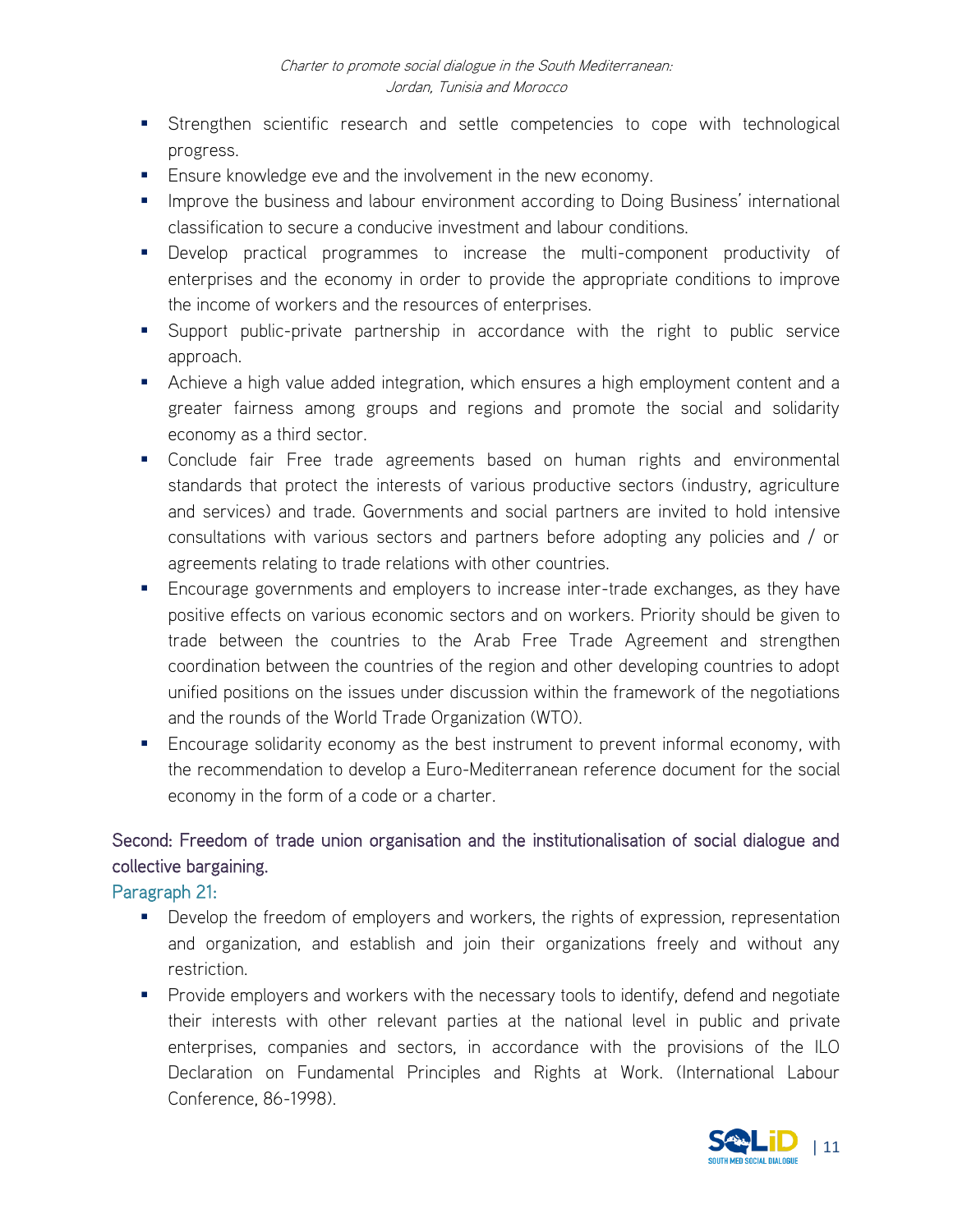- Review national legislations in order to determine the rules related to the establishment of employers' and workers' organisations in particular, organize their activities, monitor their funding and set union representation standards, in accordance with international labour standards on the right to organise.
- **Ensure Countries, employers and workers apply, implement and comply with the existing** laws.
- Repeal all articles, clauses or decisions that affect the freedom of union activities, the enjoyment of the right to strike and refusal to work and free labour from all restrictions that prevent from exercising it in accordance with ILO's and the Committee on Freedom of Association's directives.

### Paragraph 21.1:

- **Institutionalize the tripartite national and local social dialogue and work towards collective** bargaining and bilateral agreements as a means to establish peace and social and economic stability.
- Achieve a good or preventive management of disputes, and provide fair and equitable solutions and settlements to crises and competitive conditions within the rules of the right to decent work.
- **Implement the mediation and arbitration methods in cases between the productive, and** benefit from the best practices developed by national and international experiences in this field.

### Paragraph 21.2:

- Adopt national policies and programmes that promote decent work, which adopt ILO's references and in particular its 2011 report on growth, employment and decent work in the least developed countries and the Global Jobs Pact for Africa (2009), the Social Dialogue Mobilization Programme (2009) and the ILO Declaration on Social Justice for a Fair Globalization, adopted at the 97th Session of the International Labour Conference as well as the challenges of growth, employment and social cohesion (2010), and the Plan of Action for Sustainable Development 2030, especially its eighth objective.
- Integrate decent work into all national development policies, public programmes for the employment of young people, young women and job seekers, and combat informal work within DWCPs.
- **Mainstream a new paradigm for sustainable development and fair growth.**

### Paragraph 21.3:

**IMPLEMENTER INTERFEDE IS a THE FEATH INCORDED FIGHT** in programme which targets the delegates of national, sectoral and local social dialogue and bilateral negotiations in sectors, enterprises and companies or those hired to engage in civil dialogue with the contribution of the public

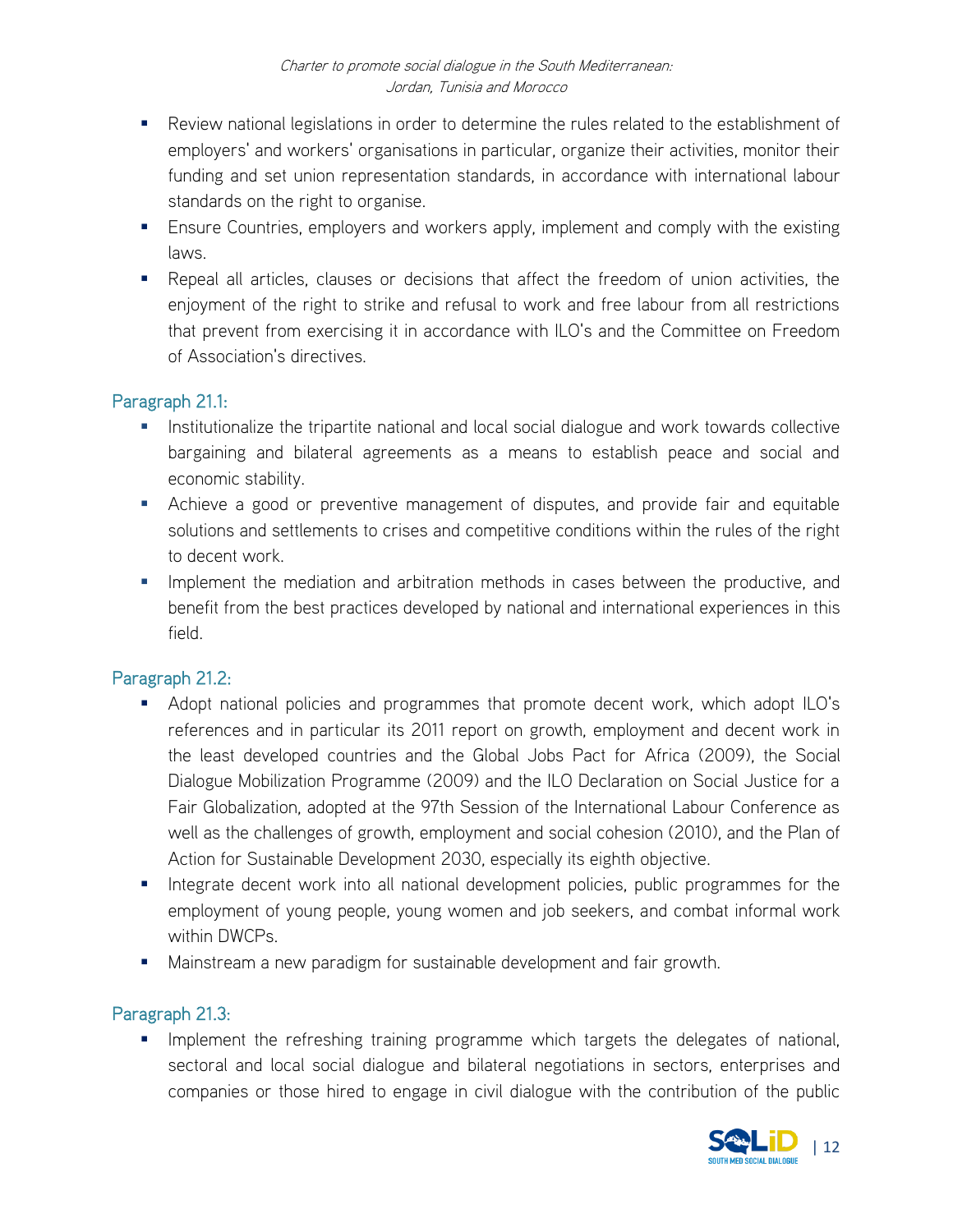authorities with all possibilities and means and the full support to training initiatives in accordance with the provisions of the recommendation (No. 163).

**Design a feasibility study for the establishment of a higher institute or academy dedicated** to Southern Mediterranean countries, which will provide high, refreshing and high quality training targeting social partners to enhance their capacities, skills and experiences in the field of social dialogue in the region.

### Third: Fiscal policies, wages and prices

### Paragraph 22:

- To conduct a comprehensive review of tax policies to achieve fiscal and social justice and enhance its economic and investment role in strategic sectors.
- Find a balance in the structure of direct and indirect tax resources, and fully review the tax classifications on waged labour incomes and the incomes of enterprises and companies, based on an incremental principle.
- Officials should improve the collection systems as provided for by laws, reduce tax evasion and exemptions, redirect the spending of tax resources in public investment and basic services.
- Review wage systems and conduct periodic reviews of minimum wages in the context of social dialogue in accordance with ILO Convention No. 131, taking into account changes in price levels and economic factors to make a balance between the interests of all social partners, promote demand for goods, services and property and provide the requirements of a decent living.
- **IMPLEMENT MONITORY INTERS IN STARK IN STARK IN STARK IN A STARK IN STARK IN STARK IN STARK IN STARK IN STARK IN** adhered to, and establish reasonable ceilings for the prices of basic commodities and services that most citizens purchase continuously.
- **Develop and implement market regulation systems so that price ceilings of basic** commodities and services are adhered to.

### Fourth: The informal economy

### Paragraph 23:

- Work to form a committee or to structure a national tripartite institution, whose task is to design a national reference policy with short, medium and long term programmes to be implemented to enable the gradual transition from the informal economy and labour to formal economy and labour through incentivizing mechanisms and flexible procedures to engage into the legal tax system, social protection and basic labour standards.
- Establish standards to measure informal labour, and provide the necessary material, human and logistical resources to regulators, customs administration and border guards.
- Adopt a clear policy to combat smuggling and social and economic dumping.

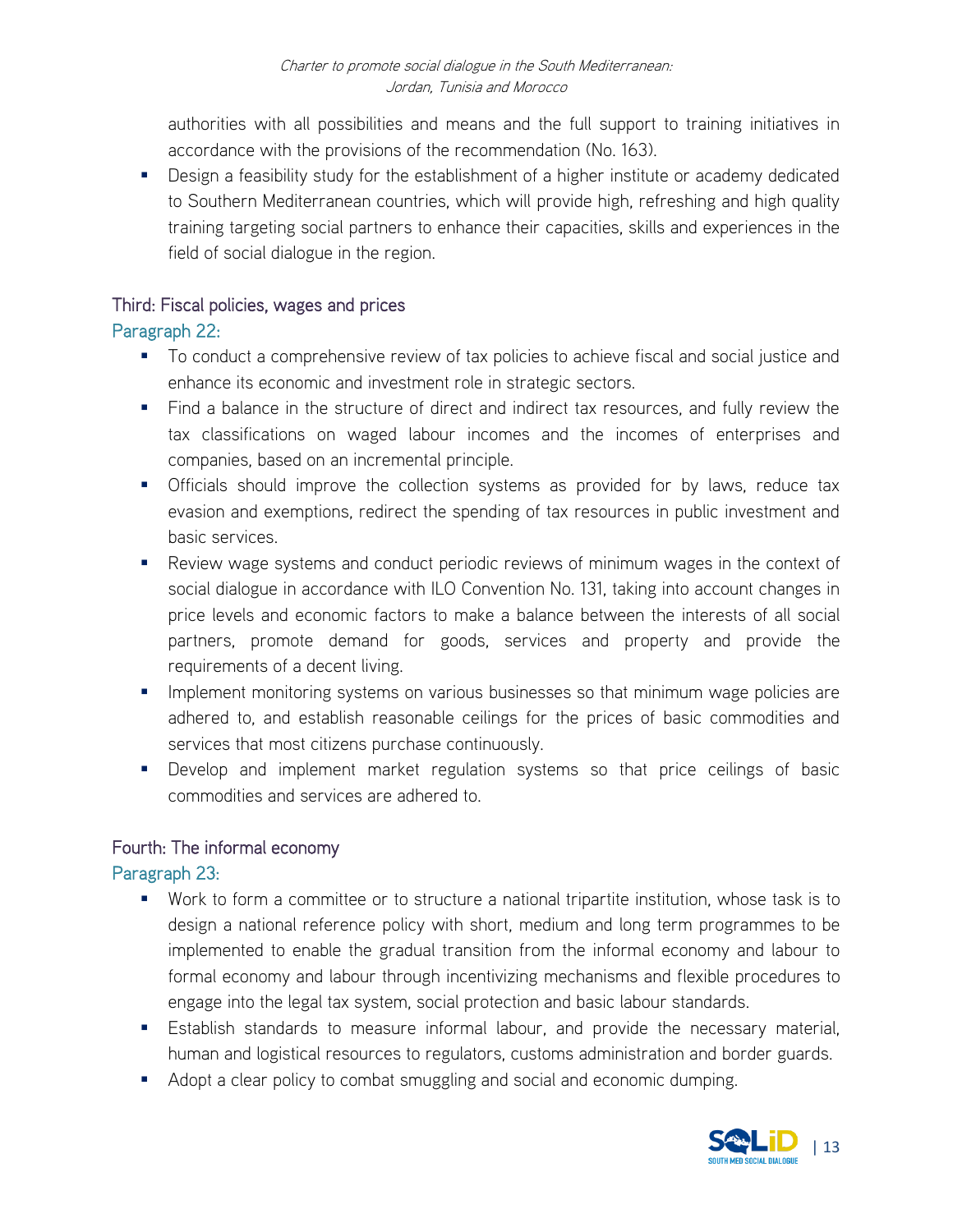### Fifth: Employment policies and reducing unemployment

### Paragraph 24:

- Combat all forms of unemployment through the identification of national economic priorities, strategic sectors, professional, technical and managerial competencies, harmonize the outputs of the educational and vocational training systems, specialized and professional universities and guide them to meet the needs.
- **If all identify the basic knowledge and skills required to enter the labour market.**
- **Conduct periodic reviews of the labour market needs from the required trades and jobs.**
- Develop rehabilitation and training programmes for new graduates and integrative training.
- Encourage employers to invest in vital sectors with high employability by targeting the regions exposed to high unemployment indicators.
- **IMPLEMENTE INCOVER 19 Instigat 10 Inspection systems to ensure that labour standards are** complied with, violations are not perpetrated, and to provide the conditions of decent work for workers and to encourage job seekers to engage in them.
- Review the needs of different sectors of labour from migrant workers and change their enrollment ratios according to the needs of these sectors.
- **Support mediation services in public and private sectors in the domestic and foreign** labour markets in accordance with international labour standards (Convention No. 181) and within the framework of contracts of objectives with the Country and the employment funds, with the work on the codification of mediation services in order to prevent the exploitation of workers including migrants.
- **Conduct periodic and in-depth dialogues on labour and employment policies between** employers, employees and government.

# Sixth: Technical and Vocational Education and Training policies

### Paragraph 25:

- Restructure the quality of primary, basic and higher education, in line with the fourth objective of the Sustainable Development Goals 2030, related to quality education and refreshing training opportunities for all.
- Open a broad democratic debate to review education reform as a public issue requiring the participation of all actors and stakeholders, review programmes and curricula to achieve the role of schools, universities and vocational and technical training colleges in building up a democratic and socially fair society.
- Respect for the values of citizenship and innovation, increase the budget of scientific research and develop in the areas of education and training.
- **Provide the conducive conditions for gender equality in education with a vision for the** education of people with disabilities, and create mechanisms for the integration in the fields of ordinary and specialized education and vocational training.

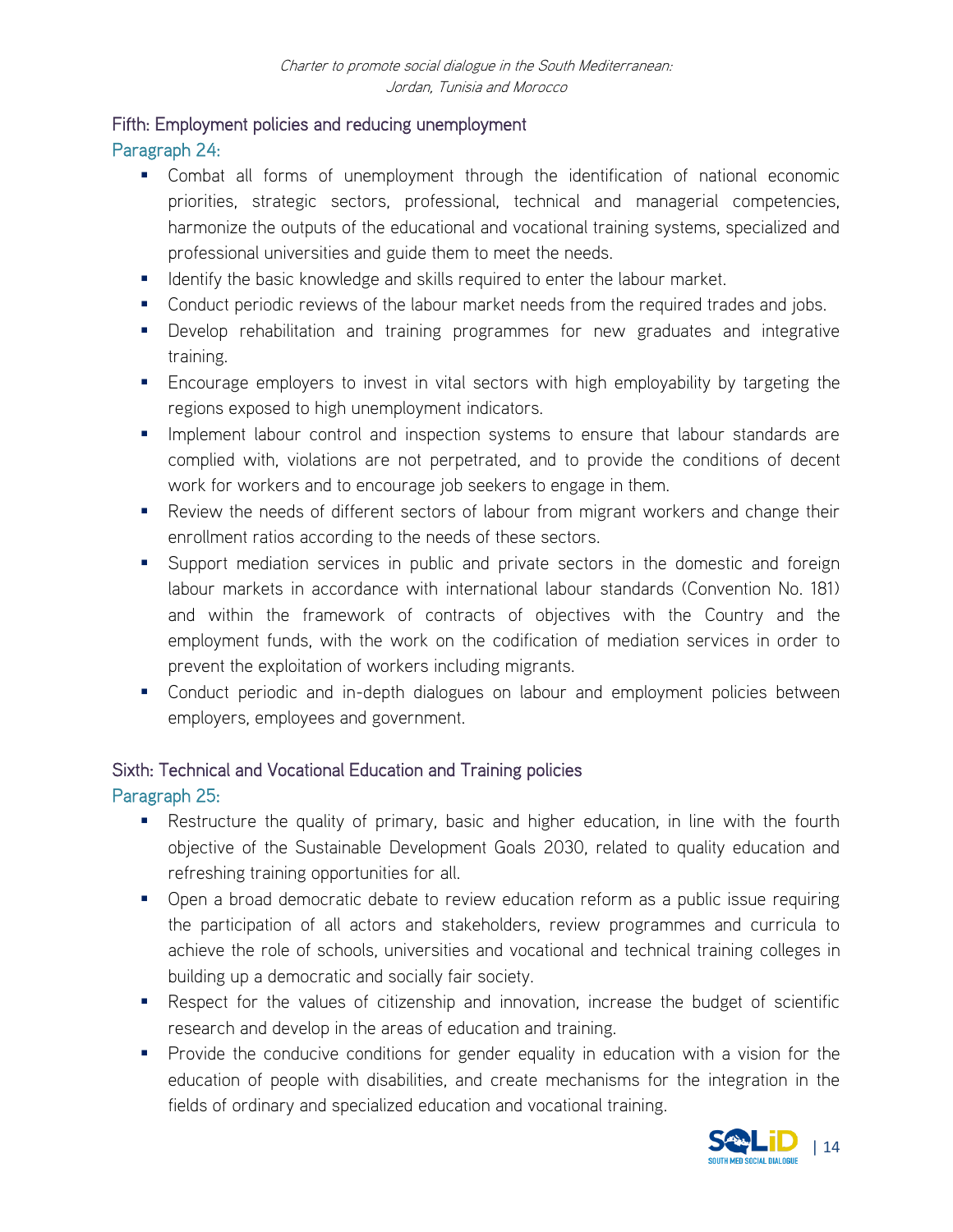- **Establish participatory governance and management systems to develop education.**
- **If** Increase the number of jobs allocated to the educational sector.

### Paragraph 25/1:

- Develop vocational and technical training colleges and professional universities, by focusing on the acquisition of the required skills and knowledge and the integration of the elements of modern vocational, technical and technological education and guidance since the early stages of primary and basic education.
- **Design a national plan to modernise the architecture of vocational training colleges, and** equip them with highly skilled trainers in various specialties.
- **Develop technical equipment and machinery, laboratories, applied work, and training** courses at work places in companies and enterprises with the necessity to adopt decentralized regional and local measures targeting vocational training colleges and universities, that take into account the industrial, productive and service orientations of each region.
- **Integrate regular and higher vocational training and educational institutions into** productive public-private partnerships within general policy objectives and outputs.
- Enhance the adequacy of vocational training outputs, on the one hand, with the technological contents of future trades, and the needs of employers in terms of human skills able to work, and on the other hand with the needs of trade unions to promote the concepts of decent work and labour rights.
- Work to involve employers' and workers' unions in all discussions and dialogues related to education in general, and vocational and technical training in particular.
- **Train human resources graduates in relevant higher institutes and universities, and allow** management leaders in private and public sectors and enterprises to acquire all knowledge and practices related to social dialogue, collective bargaining, international standards and conventions, national legislation and rules of social responsibility and decent work issues.

### Seventh: Social protection systems

### Paragraph 26:

- Adopt a unified, comprehensive and binding national social protection and health insurance system for all workers and all forms of liberal professions, ensure the governance of social protection funds and the effective participation of social partners in the boards of directors of social protection institutions to be more independent.
- Establish a system dedicated to refugees from outside the national universal regimes and within the framework of international cooperation and solidarity.
- **Incriminate the non-declaration of workers and their real wages and insurance evasion.**

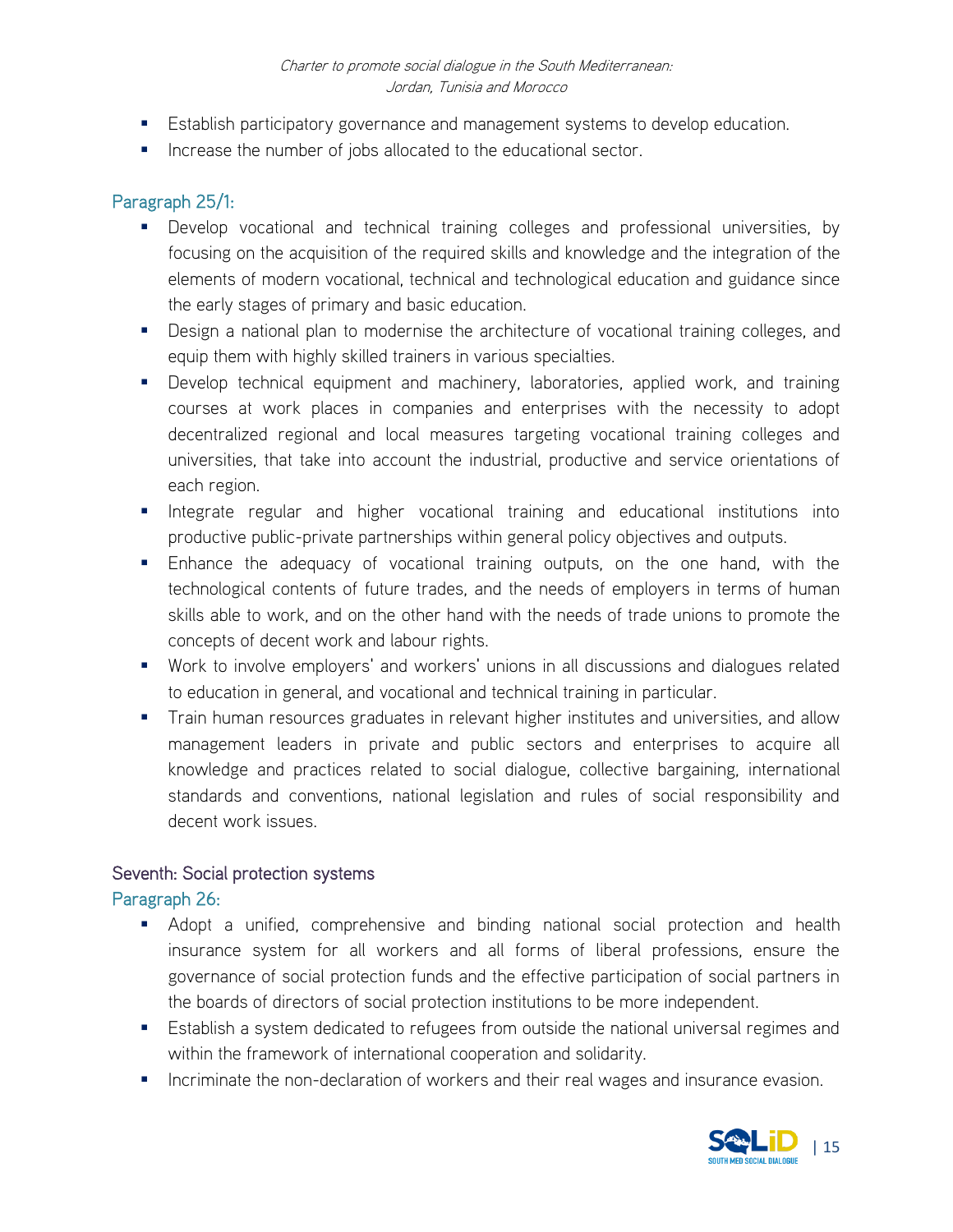- **Incorporate social protection and social security policies into the national social dialogue** agenda, as required by ILO Convention No. 102 of 1952, Recommendation No. 202 of 2012 and the third Sustainable Development Goal 2030.
- **Develop general social protection programmes for the benefit of the needy, categories** unable to work and those with special needs.
- Set up mechanisms for the reintegration of workers laid off from work for economic or technical reasons.
- Establish a Euro-Mediterranean higher institution for social security dedicated to the training of executives and experts needed in the medium-sized institutions and structures for social security.

### Paragraph 26.1:

- **IMPROVE OCCUPATIONAL health and safety programmes and legislation, and the document of** the national context of occupational health and safety in consultation with social partners.
- Establish a national training institute in the field of prevention from occupational health, safety and hazards.
- **Recognise occupational diseases and accidents.**
- Review compensation systems.
- Design a national data and statistics system to track occupational health and safety developments and prevent risks, and issue annual reports.

### Eighth: equality, parity and combating all forms of discrimination against women Paragraph 27:

- **Promote and expand the principles of equality and parity in the community structure and** professional organizations of employers, workers and civil organizations.
- Review and improve the various legislations and policies on women to abolish all discriminatory legal provisions and bring them in line with the relevant international standards and conventions, in particular article 11 of the Convention on the Elimination of All Forms of Discrimination against Women (1981), Convention No. 183 on maternity protection, family responsibilities, prevention of discrimination in employment and the Decent Work Agenda for All.
- Raise women's participation in economic and social activities.
- **Design national action plans in line with the fifth goal of the Sustainable Development** Goals 2030 on gender equality.
- **Provide equal opportunities in employment, equal pay, provision of nurseries, and non**discrimination on the basis of marital status between single and married women.
- Adopt flexible working policies for women in particular, and guarantee all social protection rights.

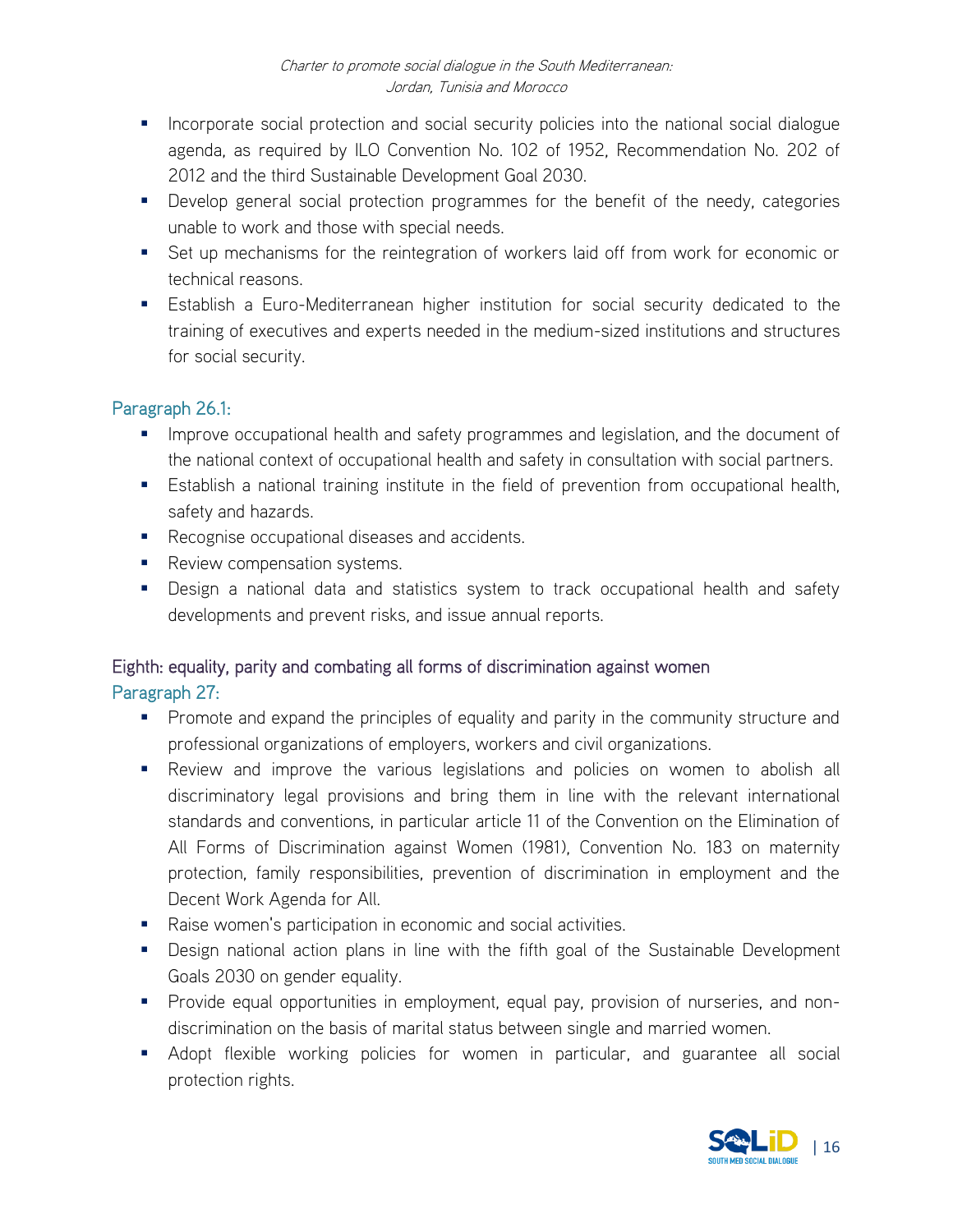- Develop innovative, non-traditional or stereotyped programmes to encourage women's entrepreneurship and investment in small and medium-sized enterprises.
- Pay special attention to women in rural areas, especially those in the agricultural sector and self-employed women in the field of traditional trades and handicrafts consistent with new economic objectives.
- Combat all forms of discrimination, violence and harassment in the workplace, and contribute to the international campaign for an international convention criminalizing violence, harassment and discrimination against women in the workplace at the next ILO conference of 2019.

### Ninth: Rights of Migrant Workers (Expatriates)

### Paragraph 28:

- Review relevant national legislation, policies and laws governing migrant (or expatriate) labour in order to eliminate all forms of discrimination and ensure their application in conformity with international conventions, especially the International Convention on the Protection of the Rights of All Migrant Workers and their Family members, as of 1990 .
- **Ensure that the Optional Protocols to the International Covenant on Economic, Social and** Cultural Rights (ICESCR) as of 2008 and the ILO Convention No. 143 as of 1978, relating to Migrant Workers are implemented.
- **Ensure that there are no provisions in the statutes of Employers' organisations and** Trade Unions that prevent migrants from enjoying the same rights of expression, organization, membership and participation in the organisational life of trade unions and employers' organizations as their fellow workers and local employers.

### Paragraph 28.1:

- **Adopt and implement the United Nations Convention relating to the Status of Refugees** (1951) with the need to protect and provide legal, material and logistical assistance within the framework of regional and international cooperation.
- **Emphasize the interaction of the international community with emergencies and provide** sustainable solutions to conflicts and situations that cause collective displacement.
- Seek to strengthen scientific research on labor migration and the development of a statistical system in the field.

### Tenth: Anti-corruption policies

### Paragraph 29:

**Promote genuine democratic practice as a key input to counter all forms of corruption,** and to accession and implementation of the contents of the United Nations Convention against Corruption (October 2003), promote or form an independent national institution, implement or adopt a legislation on the "corrupt bodies and persons".

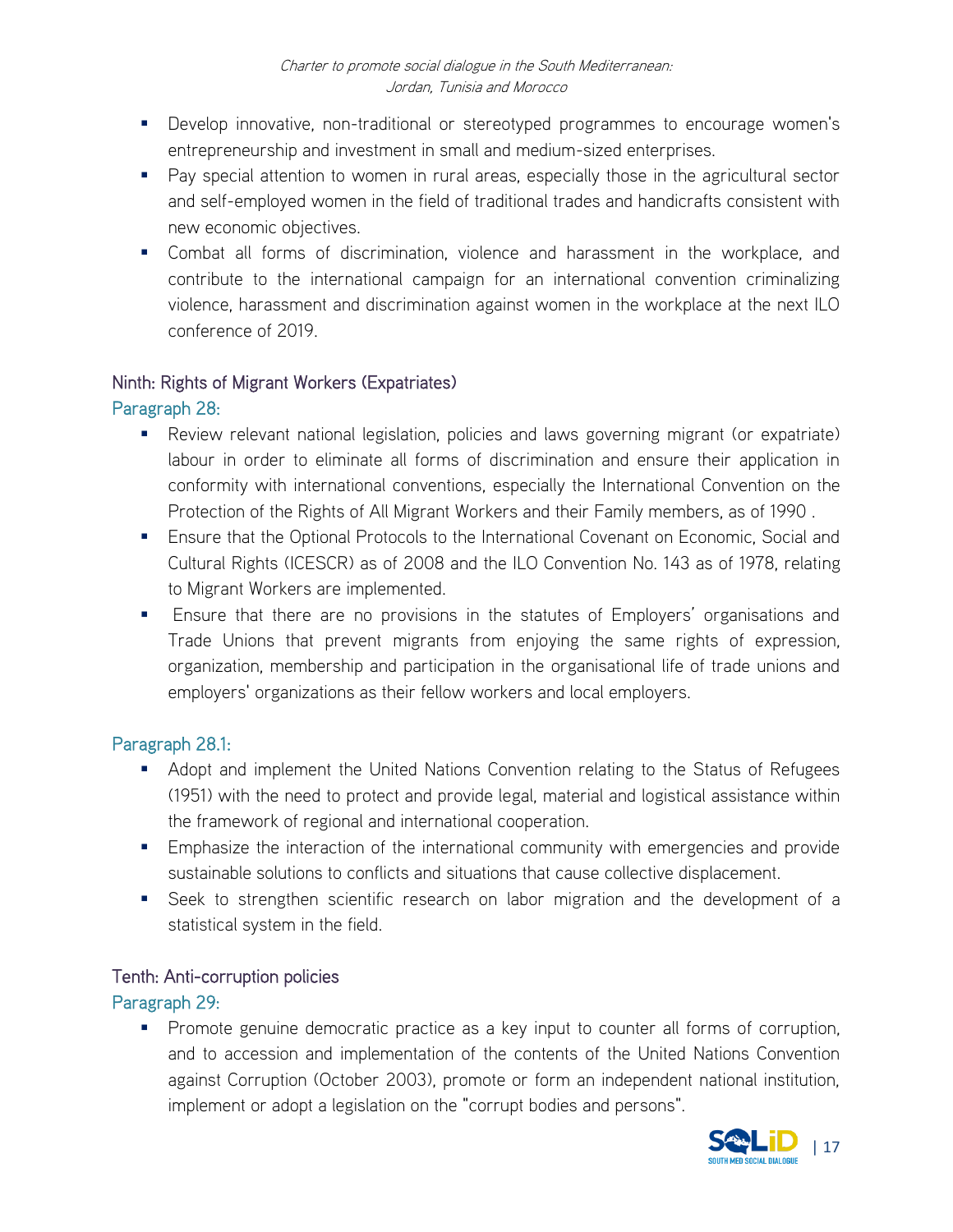- **Enshrine the principle of non-impunity.**
- **Protect witnesses and informants.**
- **Ensure the independence of the regulatory and judicial organs.**
- **Design joint programmes to combat corruption and anchor values of transparency,** fairness and equal opportunities.
- Use modern technologies and e-government and strengthen public awareness-raising mechanisms on the risks of corruption.
- **Ensure the access to information and organise popular initiatives on corruption issues.**
- **Develop regulatory systems and accountability rules.**
- **Include the axis of corruption in all its forms in the process of the tripartite social** dialogue.

### Eleventh: Policies to combat poverty and informal labour

Paragraph 30:

- Adopt a multifaceted human rights approach to combat inequality and poverty, deprivation and vulnerability by focusing on its complex social, economic, political, cultural, environmental and geographic aspects, with an emphasis on the economic (combating low incomes and lack of basic needs), social (combating marginalization and social disintegration, the right to access public services, etc.) and political aspects (fight against tyranny, the absence of democracy and the marginalization of the participation in decision-making processes) and normative and human rights development.
- Adopt the comprehensive human rights approach and avoid the of charity and beneficence approaches.
- **Develop national action plans in accordance with the provisions of the two first goals of** the Sustainable Development Goals 2030.

### Twelfth: Climate justice policies

Paragraph 31:

- Develop a national strategy to address the impacts of climate change and provide appropriate solutions to combat environmental aggressions, the effects of pollutants and gas emissions, desertification, water scarcity, air and industrial pollution, solid waste treatment, natural disasters, climate change and alleviate its impacts.
- Ratify international conventions, develop relevant capacities and follow-up of policies and programme outputs related to the Rio Agreement (Brazil) and the United Nations Framework Convention on Climate Change, the Convention to Combat Desertification and the Convention on Geological, Environmental and Biological Diversity.
- **IMPLEMENTER IN EXALLE THE IMPLE THE CLIMATE CONCLIM** FOR THE MATTED MATTED INTERENTED IN PARTE. In part alternal the Marrakech Conference (Morocco) and the Sustainable Development Goals, in particular goals 6, 7, 11, 13, 14 and 15.

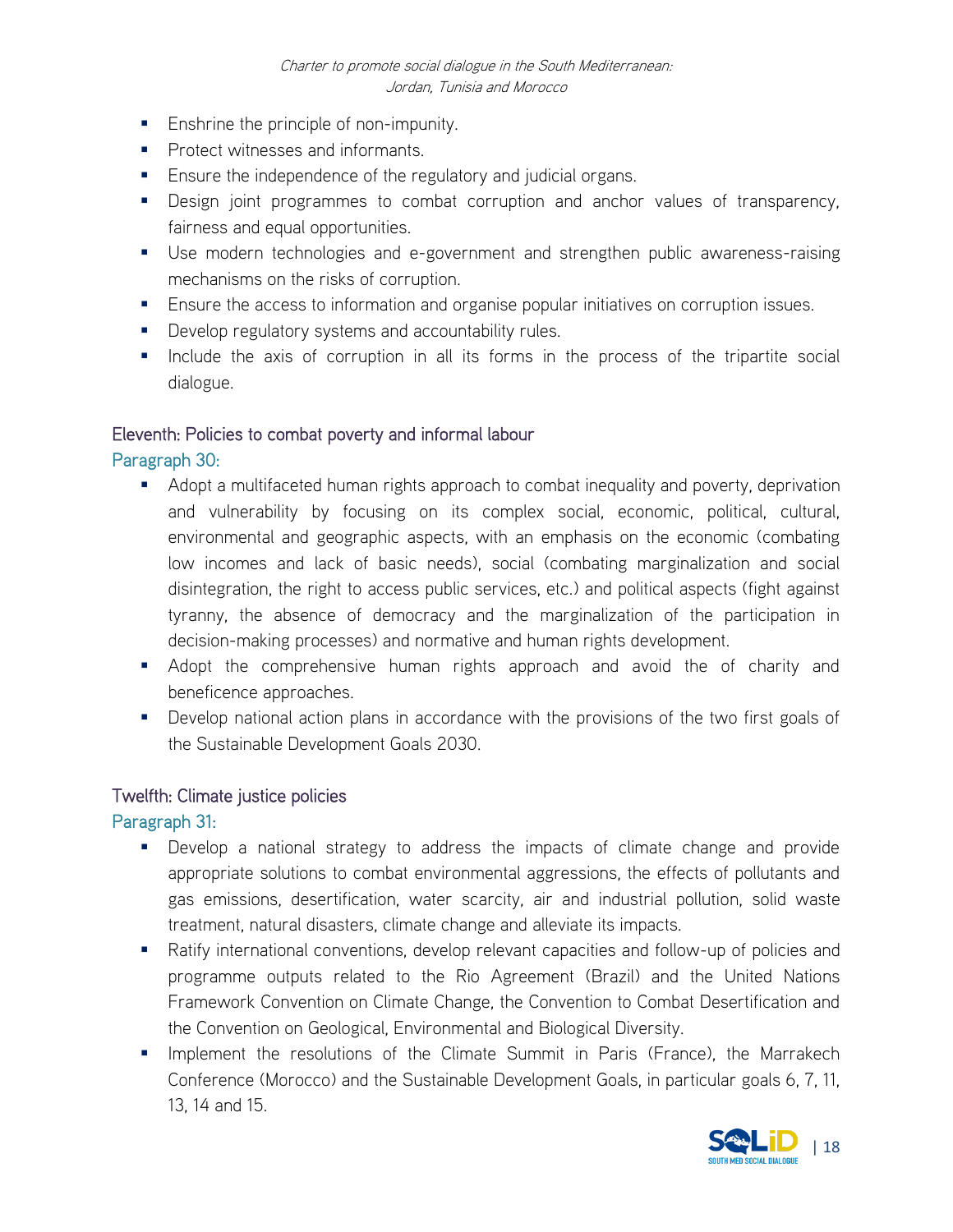- **Strengthen national scientific research in these areas.**
- Develop practical policies for environmental management, design communication, information, education and awareness programmes to mobilize national public opinion on the risks of climate change and environmental protection.
- **Develop programmes to support and encourage clean, environmentally friendly** investments, enterprises and industries, establish a close relationship between climate justice and social justice, to ensure decent work rights and create new jobs in all areas of the green economy.
- **Restructure cities and urban areas according to environmental planning requirements.**
- **Develop renewable and clean energy resources (solar, wind and hydropower), recognise** the ecological debt of the North on the environmental situation in the South.
- Design programmes to reduce polluting crops and industries, which heavily use chemicals, to convert them into environment-friendly agriculture and industries.
- **Develop binding environmental standards on foreign investments and attract national and** international investments in environmentally friendly industries and businesses.

### **References**

- **The Universal Declaration of Human Rights (General Assembly 1948)**
- The provisions of the International Covenant on Civil, Political, Economic, Social and Cultural Rights (General Assembly, December 1966)
- **The Universal Declaration of Social Progress and Development (1969)**
- The ILO Declaration on "Social Justice for a Fair Globalization" Resolution N°199-63 (December 2008)
- **The Resolution of the International Commission on Human Rights on the follow-up to the** International Covenant on Economic, Social and Cultural Rights in its general comment on the importance of social dialogue N° 23/2016 (27 April 2016)
- **The Convention on the Elimination of All Forms of Discrimination against Women (1981)**
- The United Nations General Assembly Resolution N° 10/62 on the International Day of Social Justice (26 November 2007)
- The Constitution of the International Labour Organisation (founding Charter of 1919)
- **•** Declaration of the Philadelphia Conference "to improve the working conditions for women and men" (1944)
- The ILO's Convention N° 98 on the Application of the Principles of the Right to Organize and Collective Bargaining
- **The ILO Declaration on Fundamental Principles and Rights at Work (International Labour** Conference, 86-1998)

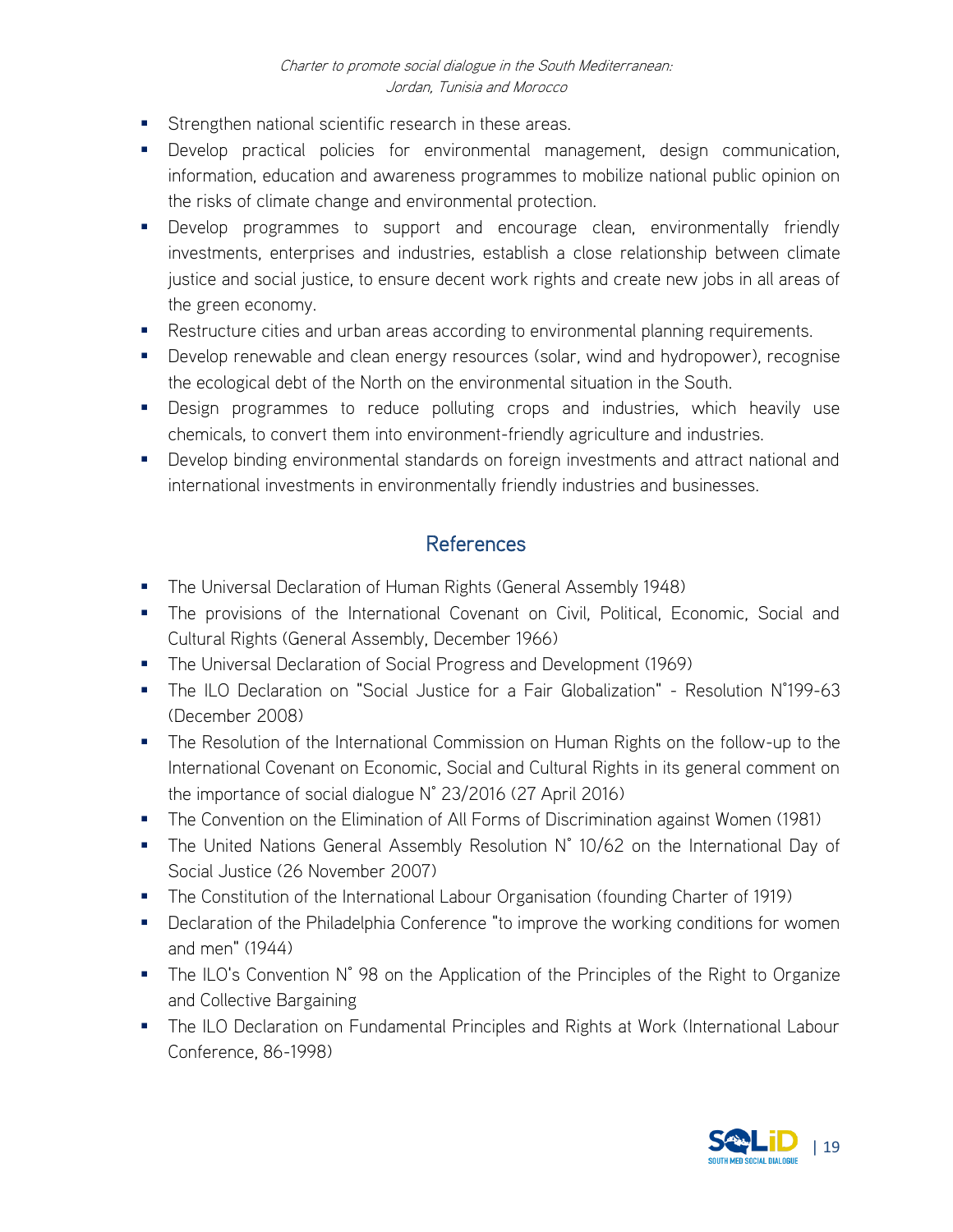- The resolutions adopted on social dialogue and tripartite consultation (90<sup>th</sup> session of 2002)
- The Declaration on Social Justice for a Fair Globalization (International Labour Conference 97- 2008)
- The resolution of the World Charter for Authorized Employment (98<sup>th</sup> session of 2009)
- The recommendation in the FAO Report 2015 on "Equitable transition to environmentally sustainable economies"
- The Arab Labour Organisation Convention N° 1 on Levels of Labour and N° 3 on Social **Protection**
- The ILO Convention N° 151 on the Protection of the Right to Organise and Procedures for Determining Conditions of Employment in the Public Service (1978)
- The ILO Convention N° 160 on Labour Statistics (1985)
- The ILO Standards N° 81 on Labour Inspection, Convention N°129 on Labour Inspection (agriculture) and Recommendation N° 92 on Voluntary Conciliation and arbitration
- The International Convention N° 144 on Tripartite Consultation International Labour Standards (1976)
- **The ILO Declaration on Fundamental Principles and Rights at Work (International Labour** Conference, 1998-86)
- **The ILO's Report on Growth, Employment, and Decent Work (2011)**
- The Global Jobs Pact for Africa (2009)
- **The Social Dialogue Mobilization Programme (2009)**
- The ILO Declaration on Justice for a Fair Globalization (97<sup>th</sup> Session of the International Labour Conference)
- **The Action Plan for Sustainable Development 2030**
- The ILO Minimum Wage Fixing Convention N° 131 (1970)
- The International Labour Standard, Convention N° 181 on Private Employment Agencies (1997)
- The ILO Convention N° 102 (1952) on social security Minimum standards, Social Protection Floors Recommendation N° 202 (2012)
- **The Convention on the Elimination of all Forms of Discrimination against Women (1981)**
- The Convention N° 183 on maternity protection, family responsibilities, prevention of Discrimination in employment and the Decent Work Agenda for All
- **The International Covenant on Economic, Social and Cultural Rights (ICESCR)**
- The ILO Convention N° 143 (1978) on Migrant workers
- **The United Nations Convention relating to the status of Refugees (1951)**
- **The United Nations Convention against Corruption (October 2003)**